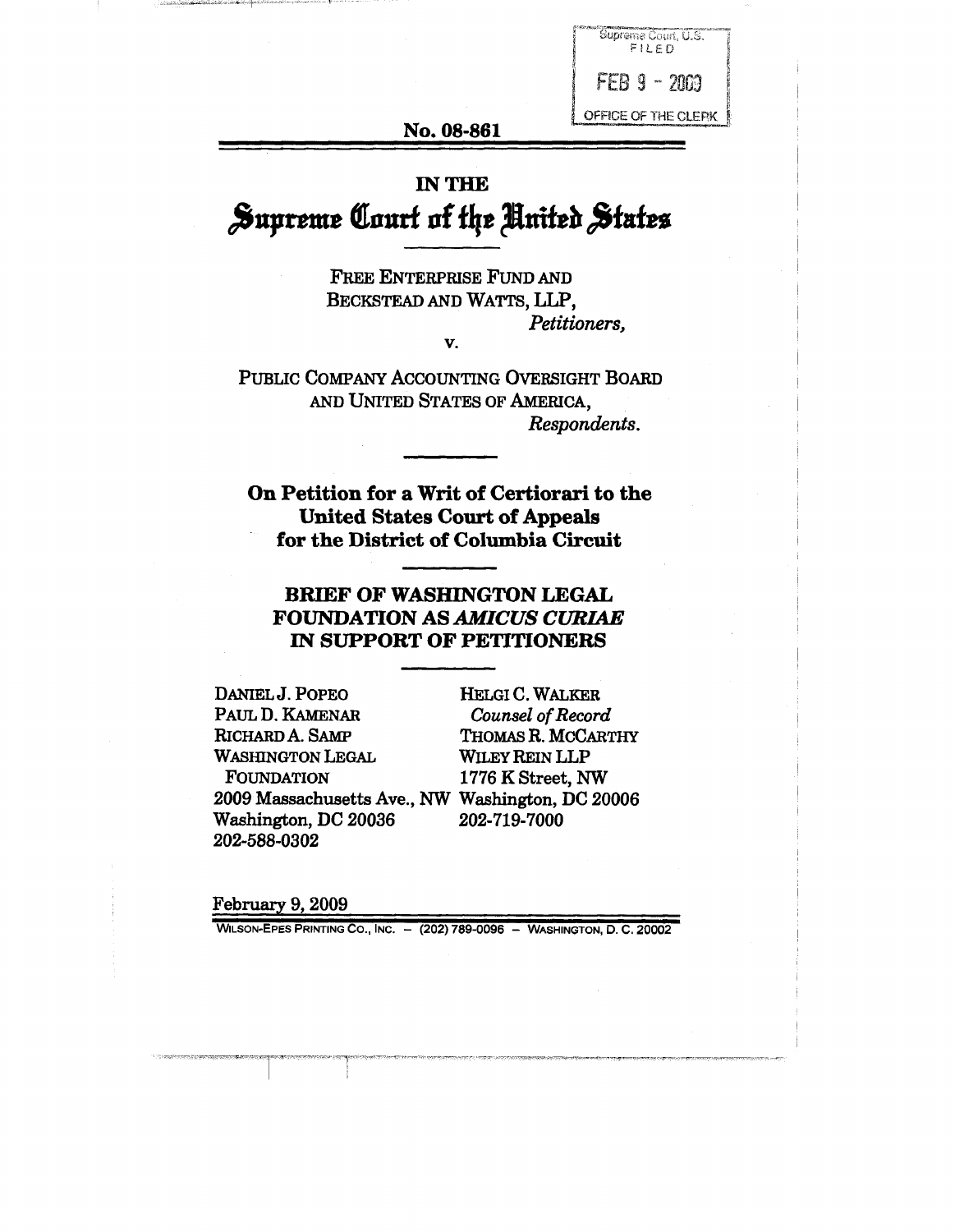## **TABLE OF CONTENTS**

| Page                                                                                                                                                                     |
|--------------------------------------------------------------------------------------------------------------------------------------------------------------------------|
| TABLE OF AUTHORITIES  iii                                                                                                                                                |
| INTEREST OF AMICUS CURIAE  1                                                                                                                                             |
| REASONS FOR GRANTING THE PETITION  2                                                                                                                                     |
| $\mathbf{I}$ .<br>THE PRESENT RESTRICTIONS ON THE<br>EXECUTIVE'S REMOVAL POWER ARE<br>INCONSISTENT WITH TWO CENTURIES<br>OF HISTORICAL PRECEDENT<br>3                    |
| A. For Over Two Centuries, the<br>Executive Branch Has Interpreted the<br>Removal Power Broadly and Resisted<br>Congressional Efforts to Limit the<br>Removal Power<br>4 |
| В.<br>History Demonstrates That the<br>Courts Should Not Endorse<br>Congressional Intrusions Upon the<br>Executive's Removal Power  10                                   |
| II.<br>THE APPOINTMENT OF PCAOB MEM-<br>BERS BY THE SEC IS INCONSISTENT                                                                                                  |
| WITH THE CONSTITUTION<br>15<br>A.<br>Independent Agencies, Like the SEC,<br>Are Not Departments<br>16                                                                    |
| В.<br>The Five Commissioners of the SEC,<br>Collectively, are Not the SEC's<br>18                                                                                        |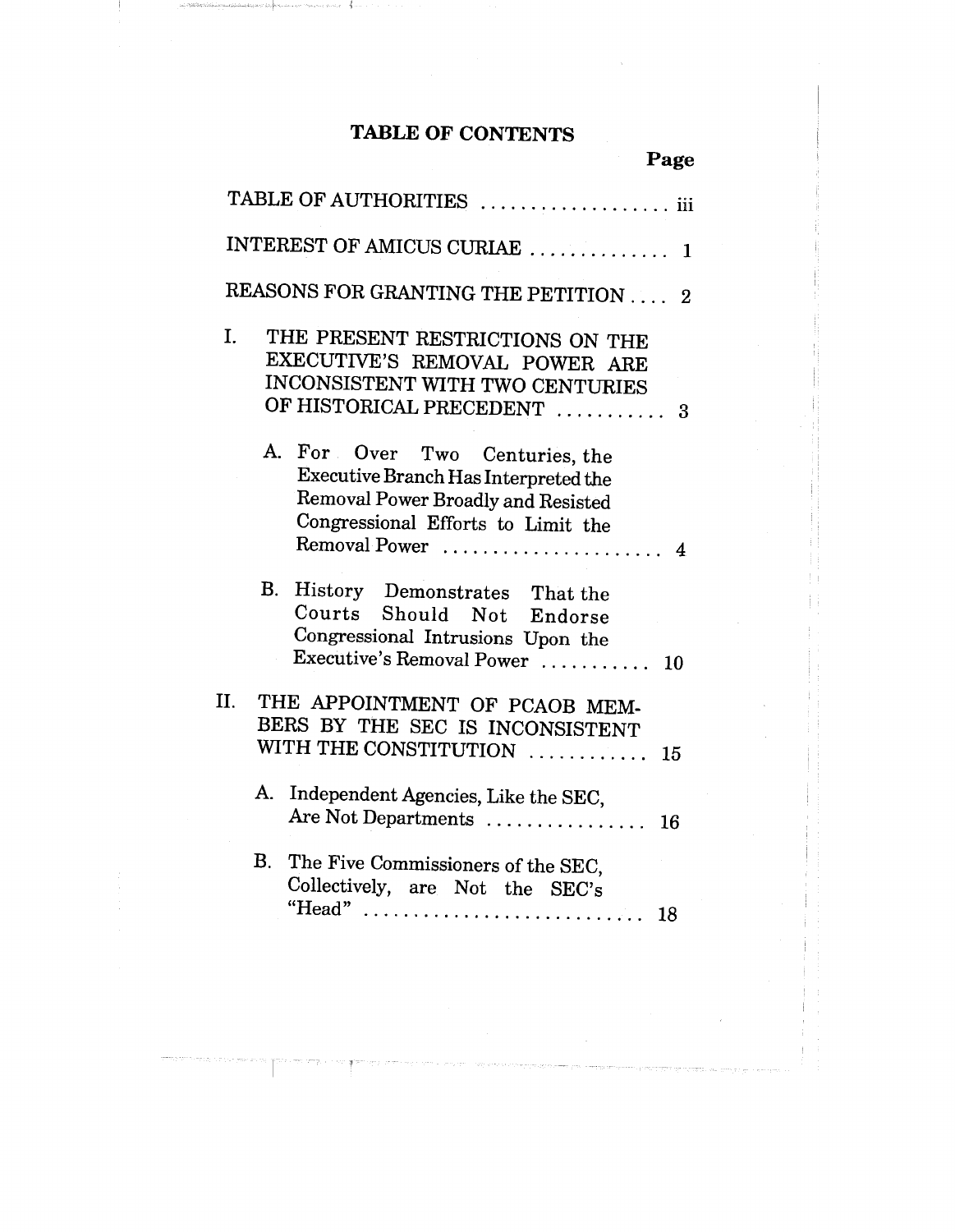Page

| III. THE STRUCTURAL PROTECTIONS AT<br>ISSUE ARE DESIGNED TO SAFEGUARD<br>INDIVIDUAL LIBERTY $\ldots \ldots \ldots \ldots \ldots 22$ |  |
|-------------------------------------------------------------------------------------------------------------------------------------|--|
| CONCLUSION $\ldots \ldots \ldots \ldots \ldots \ldots \ldots \ldots \ldots 25$                                                      |  |

高速時間確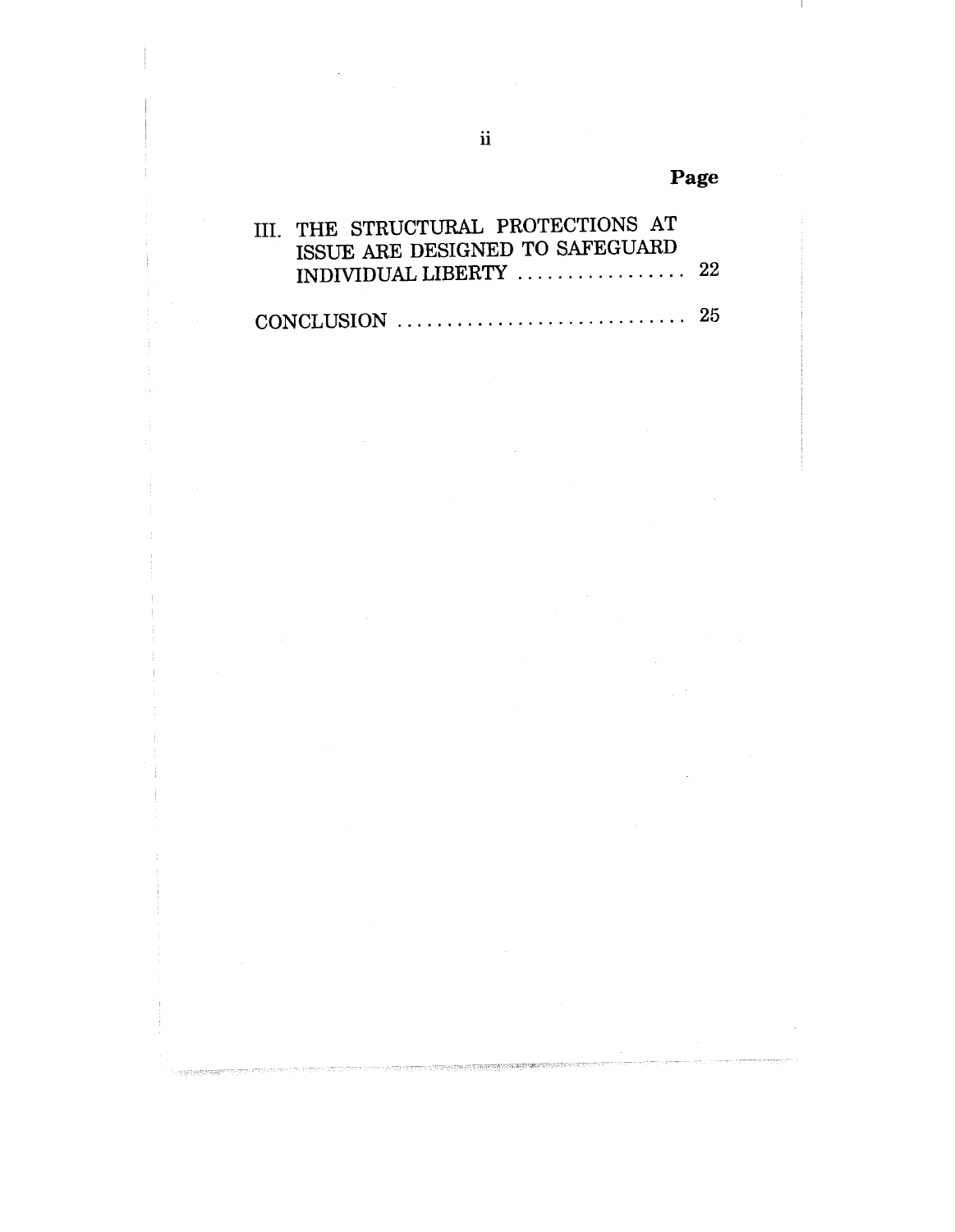## **TABLE OF AUTHORITIES**

iii

**Page(s)**

## **CASES**

| Bowsher v. Synar,                                                                                                      |
|------------------------------------------------------------------------------------------------------------------------|
|                                                                                                                        |
| Freytag v. Commissioner of Internal Revenue,                                                                           |
|                                                                                                                        |
| Humphrey's Ex'r v. United States,                                                                                      |
| 16                                                                                                                     |
| INS v. Chadha,                                                                                                         |
| 462 U.S. 919 (1983)                                                                                                    |
| Lebron v. National R.R. Passenger Corp.,                                                                               |
| $513$ U.S. 374 (1995)<br>17                                                                                            |
| Metropolitan Washington Airports Authority                                                                             |
| v. Citizens for the Abatement of Aircraft                                                                              |
| <i>Noise</i> , <i>Inc.</i> , 501 U.S. 252 (1991) $\ldots$<br>22                                                        |
| Mistretta v. United States,                                                                                            |
| $488 \text{ US } 361 \text{ (}1989) \text{ .} \dots \dots \dots \dots \dots \dots \dots \dots \dots \dots \dots$<br>15 |
| Morrison v. Olson,                                                                                                     |
|                                                                                                                        |
| Myers v. United States,                                                                                                |
|                                                                                                                        |
| Parsons v. United States,                                                                                              |
|                                                                                                                        |
| Ryder v. United States,                                                                                                |
| $515$ U.S. $177(1995)$<br>. 23                                                                                         |
| SEC v. Blinder, Robinson & Co.,                                                                                        |
|                                                                                                                        |
| Shurtleff v. United States,                                                                                            |
|                                                                                                                        |
| Silver v. United States Postal Service,                                                                                |
| 951 F.2d 1033 (9th Cir. 1991) 20                                                                                       |
|                                                                                                                        |
| 19                                                                                                                     |
| United States v. Germaine,<br>$99 \text{ U.S. } 508 \text{ (1878)} \dots \dots \dots \dots \dots \dots \dots \dots$    |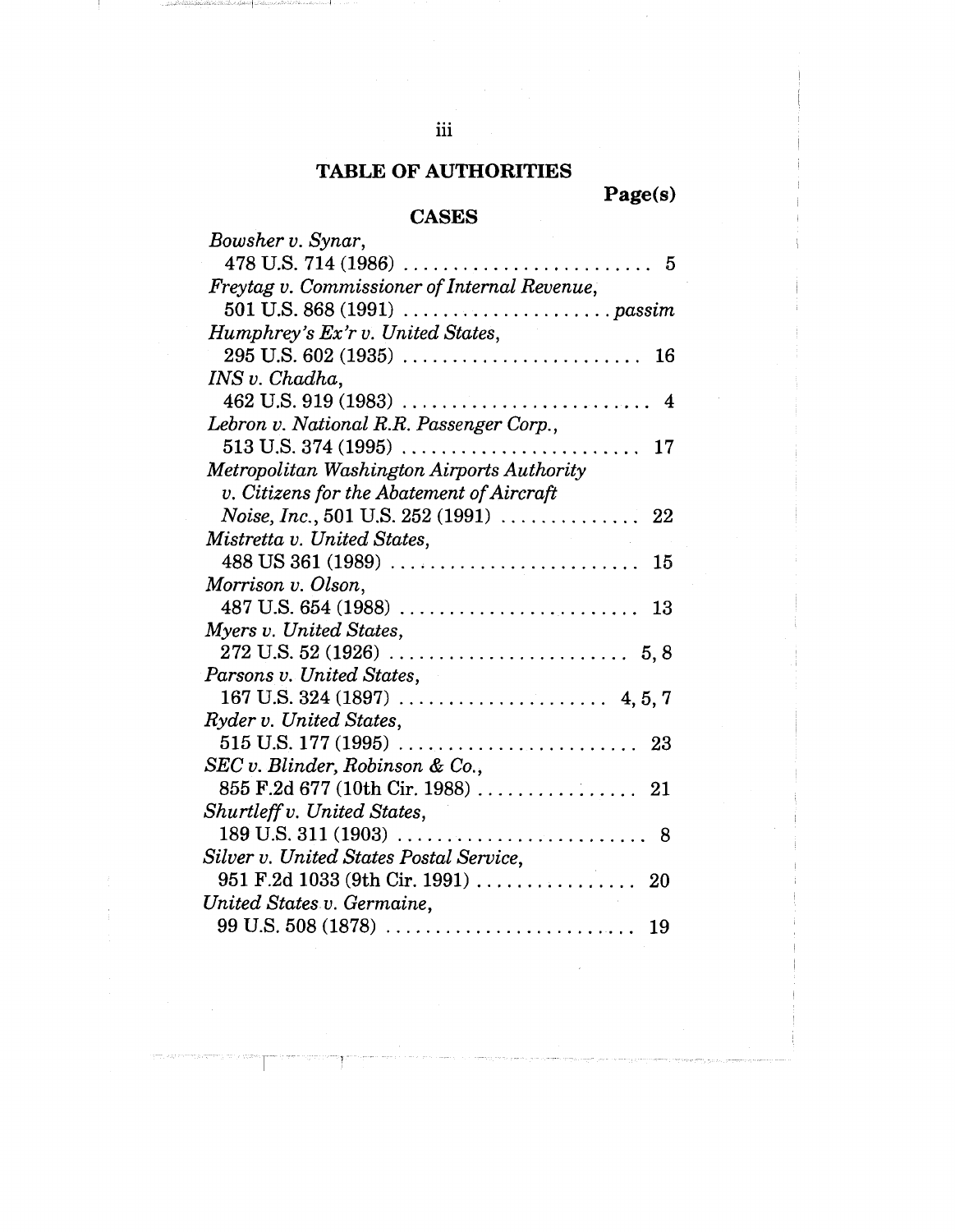| Page(s)                 |  |
|-------------------------|--|
| United States v. Mouat, |  |
|                         |  |
| Weiss v. United States, |  |
|                         |  |

## CONSTITUTIONAL, STATUTORY, **AND REGUI~TORY PROVISIONS**

| 17 C.F.R. Part 200<br>22                                                                                                           |
|------------------------------------------------------------------------------------------------------------------------------------|
|                                                                                                                                    |
| Act of Apr. 5, 1869, ch. 10, 16 Stat. 6 $\dots \dots \dots 12$                                                                     |
| Act of Mar. 3, 1887, ch. 353, 24 Stat. 500 $\ldots \ldots$ 12                                                                      |
| Interior Department Appropriation Act,<br>63 Stat. 765 (1949) $\ldots \ldots \ldots \ldots \ldots \ldots \ldots \ldots$ 9          |
| Reorganization Act of 1949, 5 U.S.C. $\S 904(2)$ 21                                                                                |
| Reorganization Plan No. 10 of 1950, $\S 1(a)$ 21, 22                                                                               |
| Sarbanes-Oxley Act of 2002, Pub. L. No.<br>107-204, 116 Stat. 745 (codified in various<br>sections of Titles 11, 15, 18, 28 $& 29$ |

 $\overline{\phantom{a}}$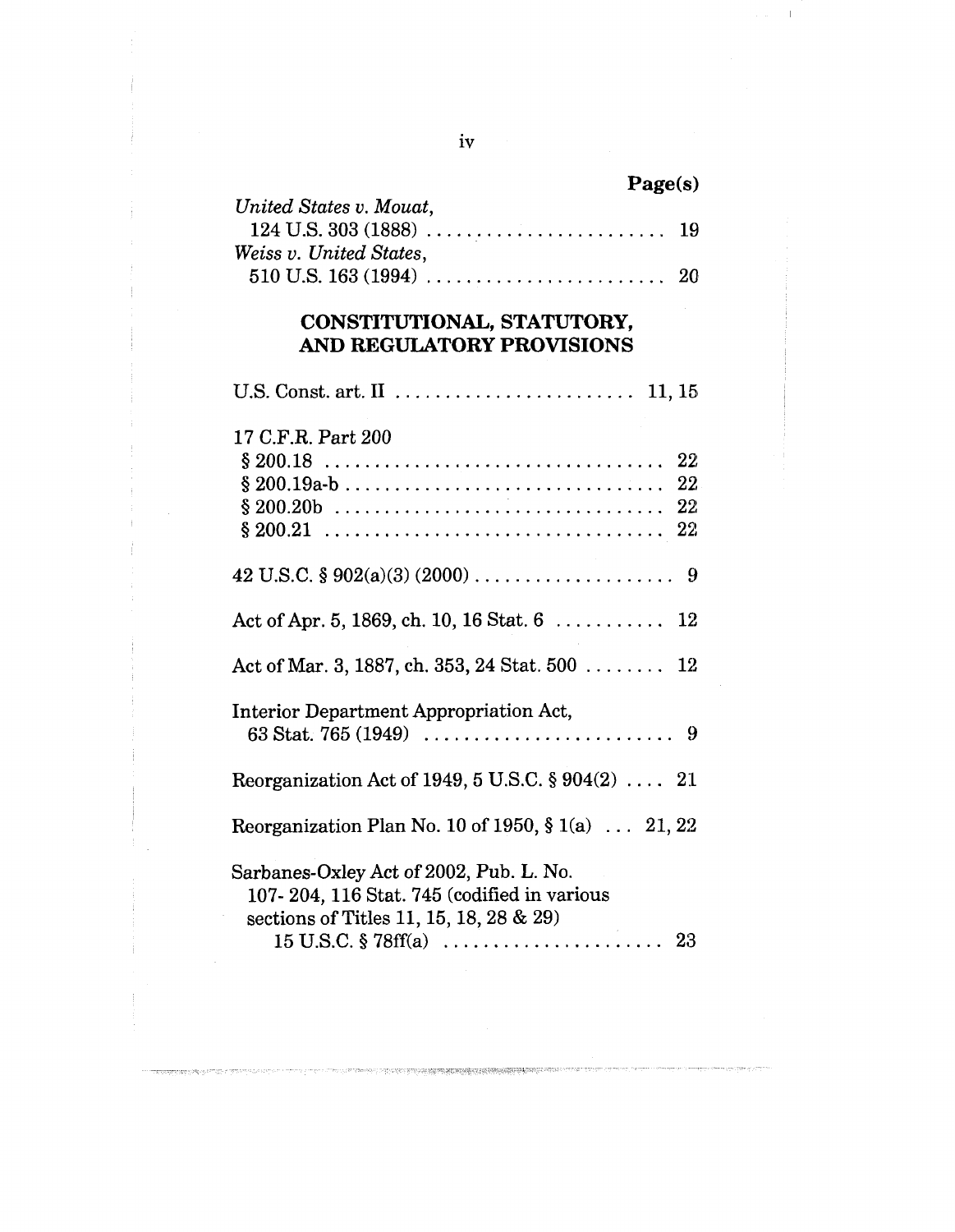## **Page(s)**

# **OTHER LEGISLATIVE MATERIALS**

1 Annals of Congress (Joseph Gales ed., 1789) .. 4, 6

148 Cong. Rec. S6334 (daily ed. July 8, 2002) . 18, 24

| Future of the Independent Counsel Act: Hearings |  |
|-------------------------------------------------|--|
| Before the Senate Committee on Governmental     |  |
| Affairs, 106th Cong. 247 (1999)  14             |  |

## **EXECUTIVE MATERIALS**

| 2 Op. Off. Legal Counsel 58 (Feb. 28, 1978)  7                                                                                                                                |
|-------------------------------------------------------------------------------------------------------------------------------------------------------------------------------|
|                                                                                                                                                                               |
| Andrew Jackson, Message to the Senate Pro<br>testing Censure Resolution (April 15, 1834),<br>available at www.presidency.ucsb.edu/<br>ws/index.php?pid= $67039$ &st=st1=  6,7 |
| Andrew Johnson, Veto Message to the Senate (Mar.<br>2, 1867), <i>available at</i> www.presidency.ucsb.edu/<br>ws/index.php?pid=72071&st=&st1= $\dots \dots \dots 11$          |
| Brief for the United States as Amicus Curiae<br>Supporting Appellees, Morrison v. Olson,<br>487 U.S. 654 (1988) (No. 87-1279)<br>14                                           |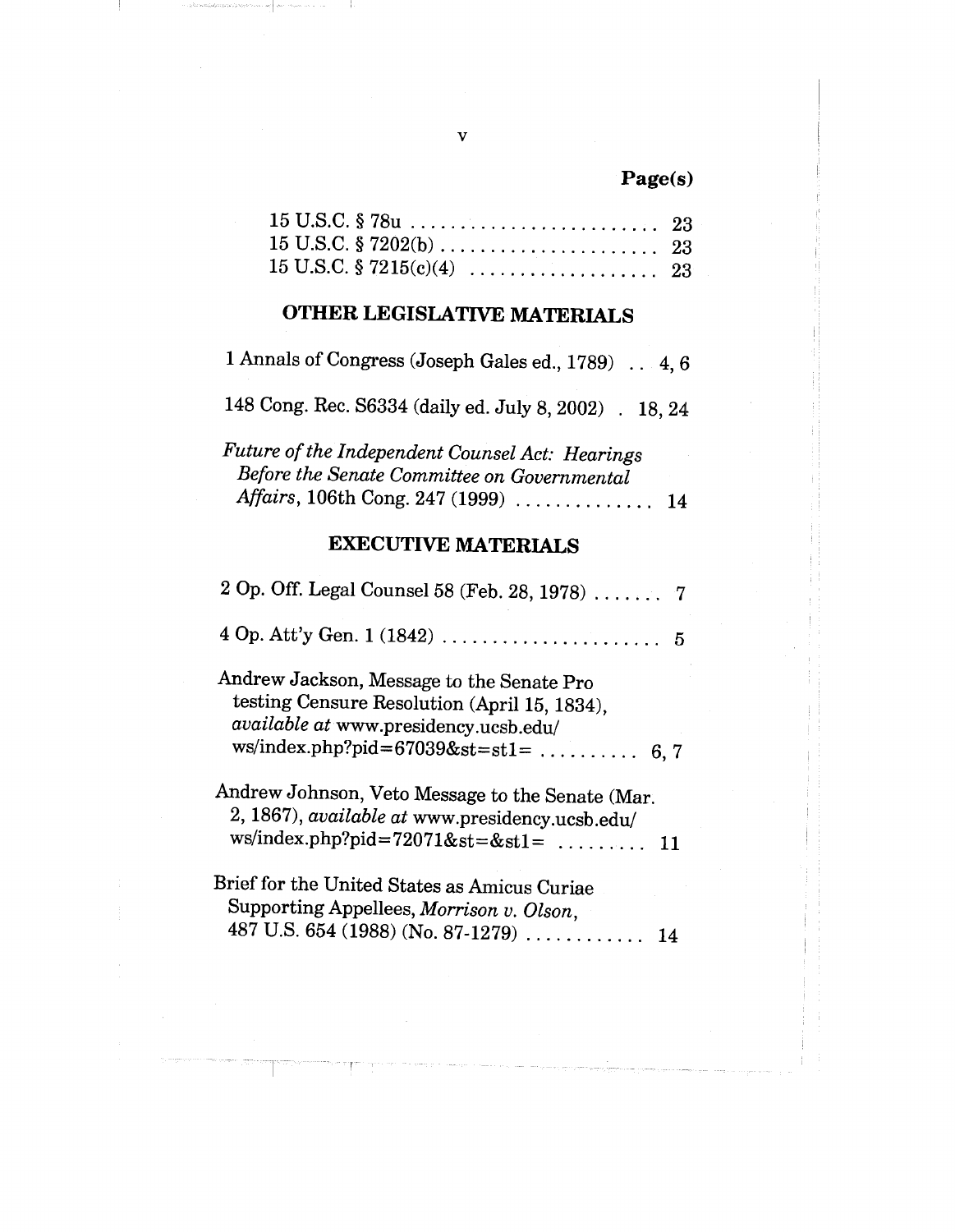| <b>PECS</b> |  |
|-------------|--|
|-------------|--|

 $\mathbf{1}$ 

| Brief for the United States, Myers v. United         |
|------------------------------------------------------|
| States, reproduced in Myers v. United States,        |
| 8                                                    |
| Grover Cleveland, Special Message to the Senate      |
| (Mar. 1, 1886), available at www.presidency.         |
| $ucsb.edu/ws/index.php?pid=7186$<br>12               |
|                                                      |
| Statement by the President on the Interior           |
| Dep't Appropriation Act (June 30, 1948),             |
| available at www.presidency.ucsb.edu/ws/             |
| 9                                                    |
|                                                      |
| Statement on Signing the Independent Counsel         |
| Reauthorization Act of 1987 (Dec. 15, 1987),         |
| available at www.presidency.ucsb.edu/ws/             |
| index.php?pid= $33827$ &st=&st1=<br>13               |
|                                                      |
| Statement on Signing the Social Security Indepen     |
| dence and Program Improvements Act of 1994           |
| (Aug. 15, 1994), <i>available at</i> www.presidency. |
| $ucsb.edu/ws/index.php?pid=48981$<br>10              |
| Ulysses S. Grant, First Annual Message (Dec. 6,      |
| 1869), <i>available at</i> www.presidency.ucsb.edu/  |
| $ws/index.php?pid=29510&st=&st1=$<br>12              |
|                                                      |
| Veto of a Bill Requiring Senate Confirmation of      |
| the Director and Deputy Director of the Office       |
| of Management and Budget (May 18, 1973),             |
| <i>available at www.presidency.ucsb.edu/ws/</i>      |
| index.php?pid= $3851$ &st=&st1=<br>9                 |

 $\bar{\gamma}$ 

 $\left\vert \right\vert$ 

ŧ

THE CONTRACTOR

 $\bar{\mathcal{L}}$ 

orchesseranger

in ji jihat jihasa mji sayan ng saka saka

 $\overline{\text{vi}}$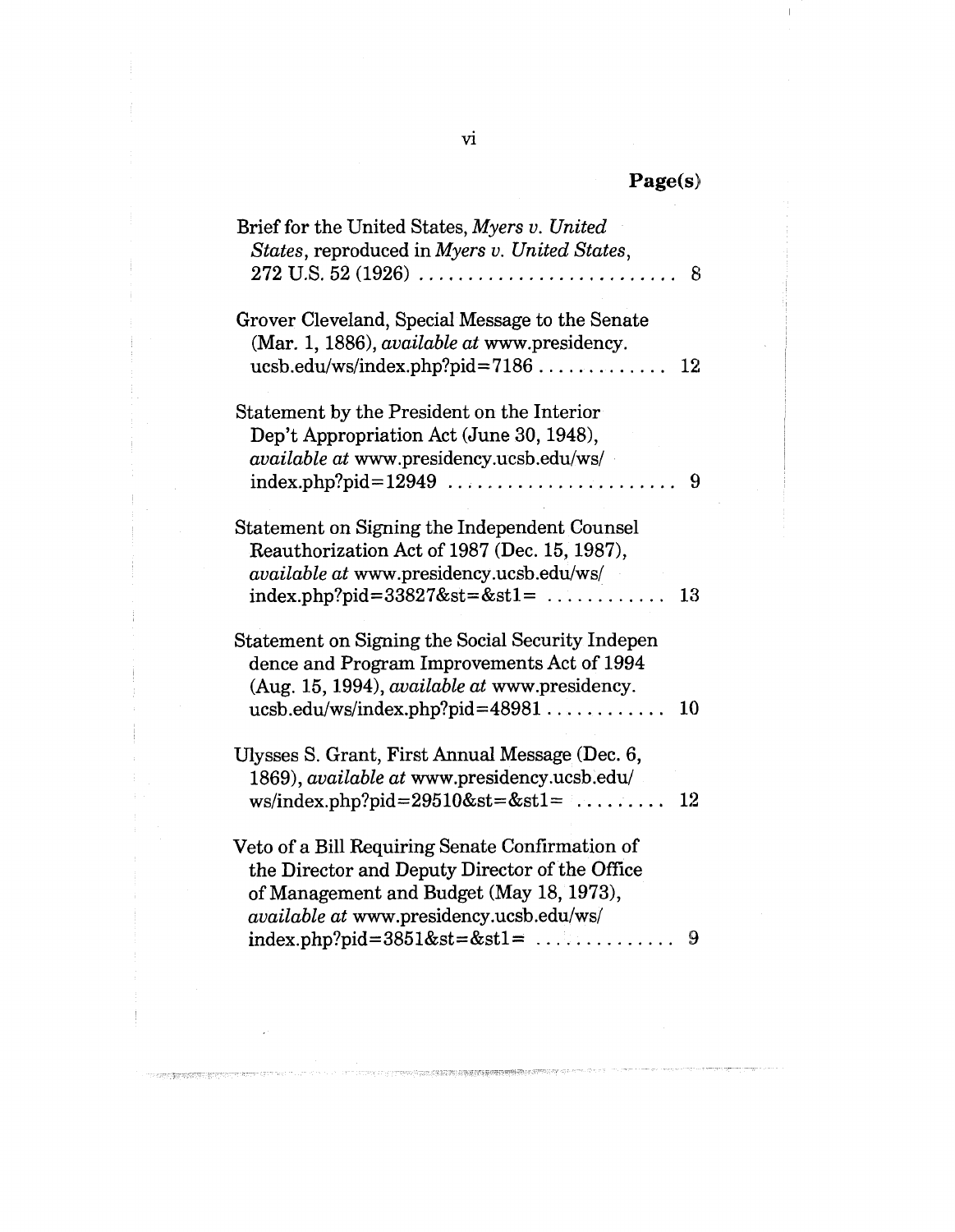## **OTHER AUTHORITIES**

**Page(s)**

| 3 Joseph Story, Commentaries on the Constitution<br>$\S~1522~(1833)$<br>19                                                                                                              |
|-----------------------------------------------------------------------------------------------------------------------------------------------------------------------------------------|
| Bob Merritt, The Sarbanes-Oxley Act: A Personal<br>View, Washington Legal Foundation Legal<br>Opinion Letter, Vol. 15, No. 21 (Oct. 21, 2005) 24                                        |
| Current SEC Commissioners, http://www.sec.gov/<br>about/commissioner.shtml (last visited<br>Feb. 5, 2009) $\ldots \ldots \ldots \ldots \ldots \ldots \ldots \ldots \ldots \ldots$<br>21 |
| John Berlau, SOXing it to the Little Guy: How<br>Sarbanes-Oxley Hurts Small Investors and<br><i>Entrepreneurs, June 7, 2007, available at</i>                                           |
| Noah Webster, An American Dictionary of the<br>English Language (New York,                                                                                                              |
| Steven G. Calabresi & Christopher S. Yoo, The<br>Unitary Executive During The First Half-Century,<br>47 CASE WEST. RES. L. REV. $1451 (1997) \ldots \ldots$<br>7                        |
| Steven G. Calabresi & Christopher S. Yoo,<br>The Unitary Executive During The Second<br>Half-Century,<br>26 HARV. J. L. & PUB. POL'Y 667 (2003)<br>11                                   |

vii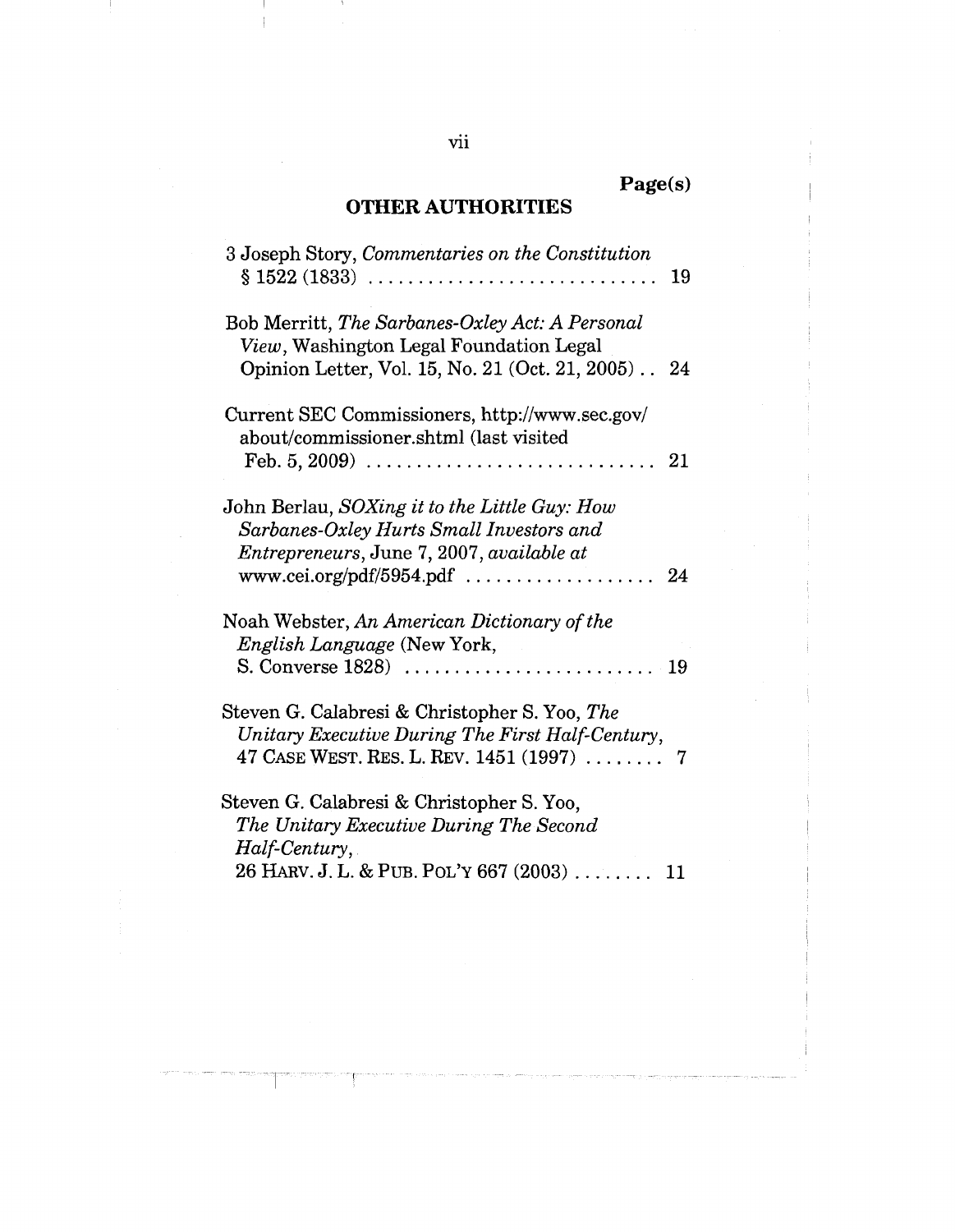| <b>(2els)</b> |
|---------------|
|---------------|

 $\bar{\gamma}$ 

.<br>Premierze

rengên sweden

 $\bar{\rm I}$ 

| Christopher S. Yoo, Steven G. Calabresi, and                              |  |
|---------------------------------------------------------------------------|--|
| Anthony J. Colangelo, The Unitary Executive                               |  |
| in the Modern Era, 1945-2004,                                             |  |
| 90 IOWA L. REV. 601 (2005) $\ldots \ldots \ldots \ldots \ldots \ldots 10$ |  |
|                                                                           |  |

Ť

 $\hat{\boldsymbol{\beta}}$ 

| William H. Taft, Our Chief Magistrate and His                                  |     |
|--------------------------------------------------------------------------------|-----|
| $Powers (1916) \ldots \ldots \ldots \ldots \ldots \ldots \ldots \ldots \ldots$ | - 5 |

 $\bar{\beta}$ 

2. 本にはない中で、国家によって、国家の研究所に関する場合の研究所である。

as helmond

すれる家

 $\sim$ 

 $\hat{\boldsymbol{\beta}}$ 

 $\,$ viii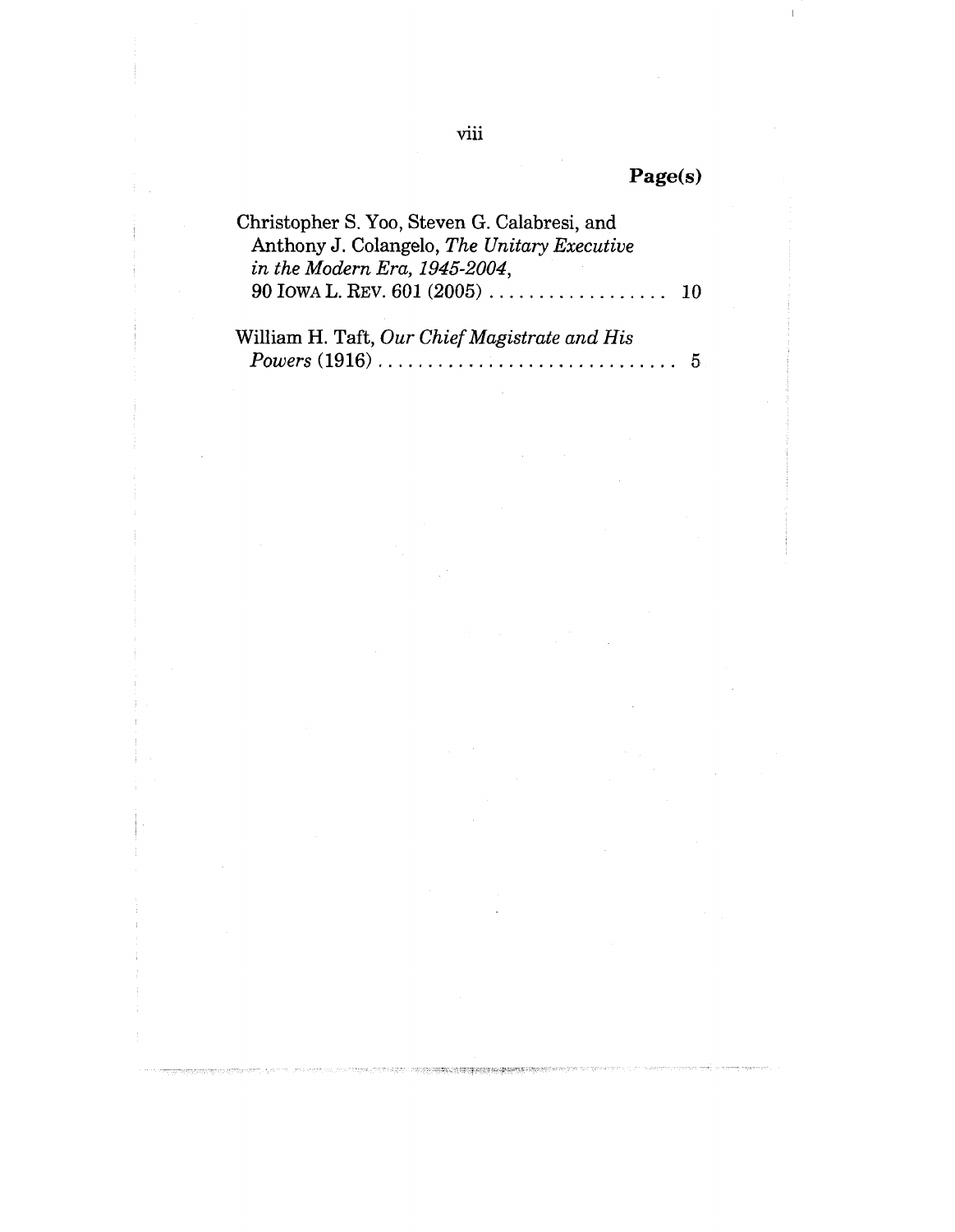#### INTEREST OF AMICUS CURIAE1

The Washington Legal Foundation ("WLF") is a non-profit public interest law and policy center based in Washington, D.C., with supporters nationwide. WLF devotes a substantial portion of its resources to defending and promoting free enterprise, individual rights, and a limited and accountable government. In particular, WLF has regularly appeared before this Court and other federal courts (including the appeals court and district court in this case) to express its view that separation-of-powers principles embedded in the U.S. Constitution bar any branch of the federal government from exercising powers rightfully belonging to another branch. *See, e,g., Exxon Mobil Corp. v. FERC,* No. 08-212, *cert. denied,* 2009 U.S. LEXIS 220 (Jan. 12, 2009); *Plaut v. Spendthrift Farm, Inc.,* 514 U.S. 211 (1995).

WLF has also appeared in numerous federal and State court proceedings to express its views regarding the proper scope of the federal securities laws. *See, e.g., Stoneridge Investment Partners, LLC v. Scientific-Atlanta, Inc., ~* U.S. \_\_, 128 S. Ct. 761 (2008); *Merrill Lynch, Pierce, Fenner & Smith, Inc. v. Dabit,* 547 U.S. 71 (2006); *Dura Pharmaceuticals, Inc. v. Broudo,* 544 U.S. 366 (2005). WLF has supported recommendations

<sup>&</sup>lt;sup>1</sup> Pursuant to Rule 37.6 of the Rules of the Supreme Court of the United States, amicus states that no counsel for a party authored this brief in whole or in part; and that no person or entity, other than amicus and its counsel, made a monetary contribution intended to fund the preparation and submission of this brief. More than ten days prior to the due date, counsel for amicus provided counsel for all parties with notice of intent to file. All parties have consented to the filing of this brief; letters of consent have been lodged with the Court.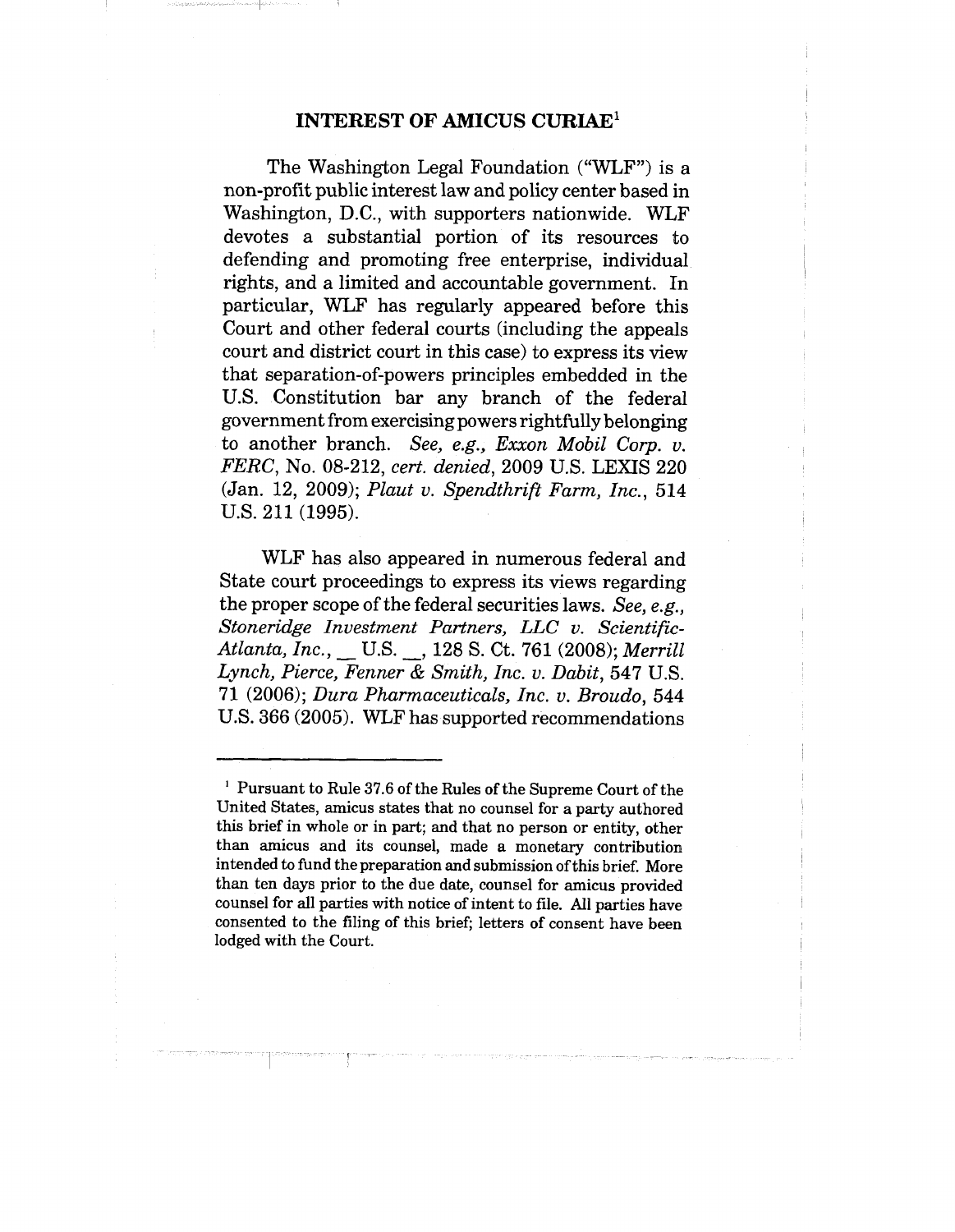to relieve smaller public companies from the regulatory burdens of § 404 of the Sarbanes-Oxley Act of 2002, Pub. L. No. 107-204, 116 Stat. 745 ("Sarbanes-Oxley") because the prohibitive costs of compliance place smaller companies at a competitive disadvantage.

#### **REASONS FOR GRANTING THE PETITION**

WLF agrees with Petitioners that this is a case of great importance because it presents issues that "go to the heart of the relationship between the Legislative and Executive Branches" and because the opinion of the panel majority, authorizing a "wholly unprecedented model for federal agencies," green-lights Congress to "enact a sea change in the structure of the federal government." Pet. at 7. WLF further agrees that Congress's design of the Public Company Accounting Oversight Board  $("PCAOB")$  – whose members are appointed by the five commissioners of the Securities Exchange Commission ("SEC") and are removable only for cause by those commissioners - suffers from "fundamental constitutional flaws" that do not square with judicial and historical precedent. Pet. at 9.

WLF writes separately to highlight a few particular issues that warrant this Court's review. First, the limits on the Executive's ability to remove PCAOB members are inconsistent with over two centuries of historical precedent. Second, assuming that members of the PCAOB are "inferior officers," their appointments by the commissioners of the SEC conform with the Appointments Clause only if the SEC is a "Department" and its commissioners are the "Head" of that department (as the court below concluded). This Court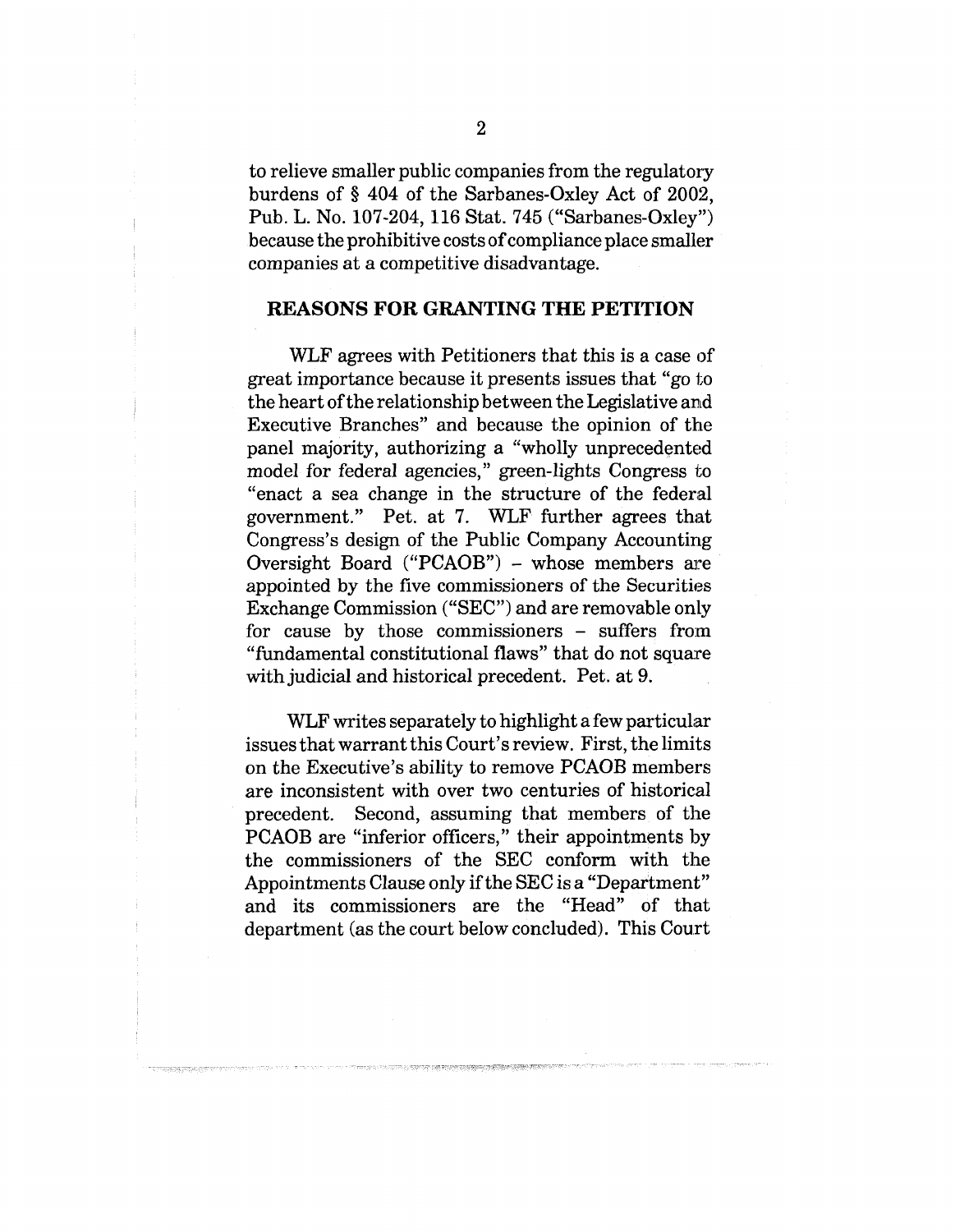has never determined whether a multi-member body can constitute the head of a department. Moreover, the decision below conflicts with this Court's reasoning in *Freytag v. Commissioner of Internal Revenue,* 501 U.S. 868 (1991), under which the President must retain ultimate responsibility and political accountability for his appointees. These removal and appointment power issues strike at the heart of our constitutional system of the separation of powers. Indeed, the dissenting opinion below emphasized that this is "the most important separation-of-powers case regarding the President's appointment and removal powers to reach the courts in the last 20 years." Pet. App. 41a. The case is of great practical importance as well because the Constitution's structural principles were designed to safeguard individual liberty. Accordingly, the Court should grant certiorari.

#### I. **THE PRESENT RESTRICTIONS ON THE EXECUTIVE'S REMOVAL POWER ARE INCONSISTENT WITH TWO CENTURIES OF HISTORICAL PRECEDENT**

For more than two centuries, the Executive Branch has consistently asserted that the Framers deliberately (and wisely) decided not to place any check on the President's exercise of the removal power. And this history demonstrates that the courts should not endorse congressional intrusions on the Executive's removal power.

This historical analysis is highly relevant because this Court has instructed that the judiciary's constitutional analysis ought to be informed by the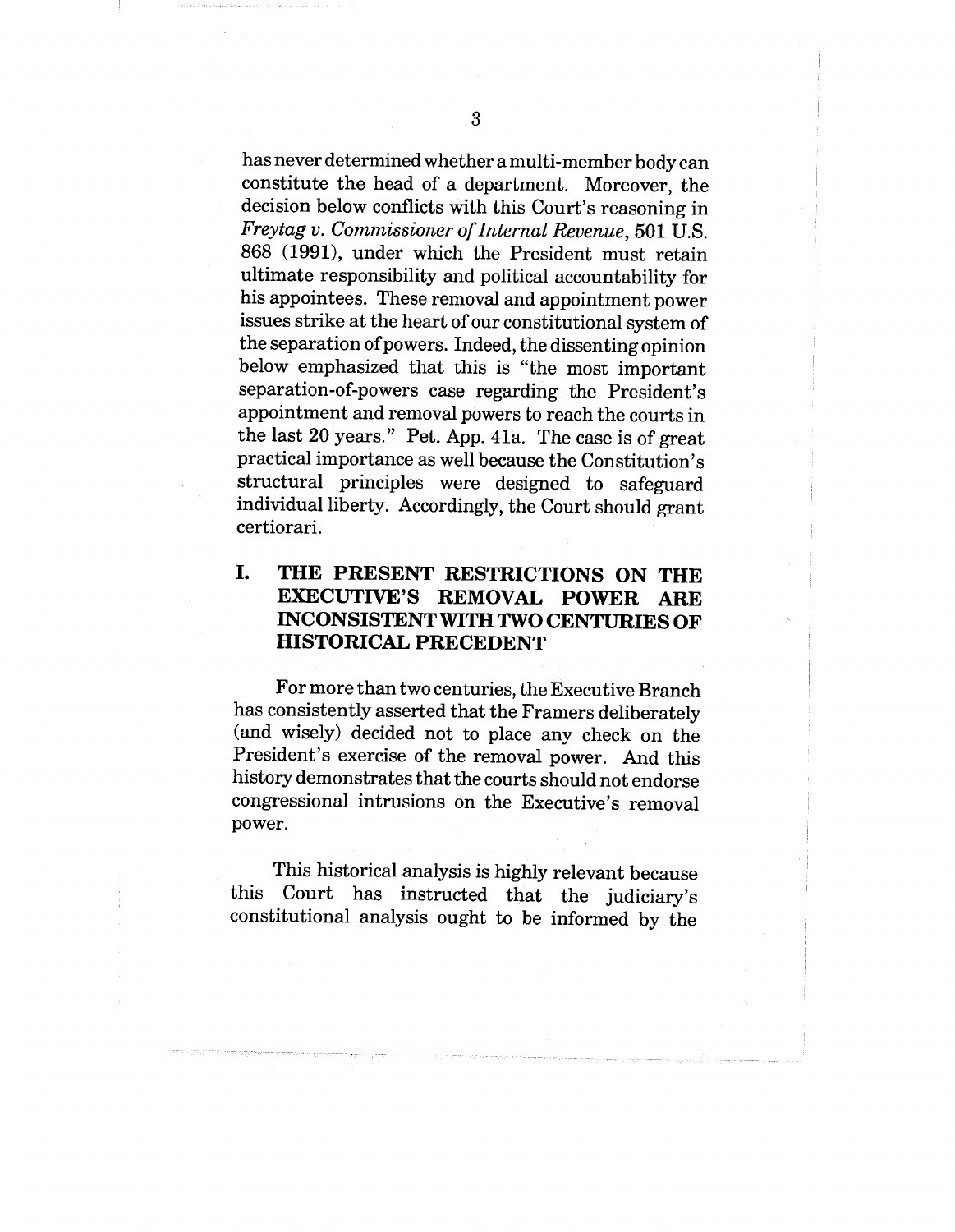interpretation of constitutional law regularly adhered to by a coordinate branch of the government. Indeed, this Court has employed such an approach as part of its interpretive methodology. *See, e.g., INS v. Chadha,* 462 U.S. 919 (1983) (striking down the legislative veto because, *inter alia,* eleven Presidents who had been presented with the issue went on record challenging its constitutionality); *Myers v. United States,* 272 U.S. 52,, 148, 150 (1926) (holding that Congress could not limit the removal power because, *inter alia,* the Executive Branch viewed the power as "unrestricted").

#### **Ao For Over Two Centuries, the Executiwe Branch Has Interpreted the Removal** Power Broadly and Resisted **Congressional Efforts to Limit the Removal Power**

Any historical account of the removal power must begin with the "Decision of 1789." In 1789, the First Congress debated whether to adopt legislation that included a provision expressly authorizing the President to remove certain executive officials. *See, e.g.,* 1 Annals of Cong. 499 (Joseph Gales ed., 1789). After exhaustive debate, both houses of Congress passed - and President Washington signed  $-$  a version of the bill that did not include the phrase "removable by the President." James Madison and other members of the House opposed the language because its inclusion would have suggested - contrary to the text of the Constitution that the President's removal power: (1) could be exercised only pursuant to an express legislative grant;; and (2) could be conditioned by Congress. *See, e.g.,* Parsons v. United States, 167 U.S. 324, 328-29 (1897);

.<br>The contract of the state of the state of the state of the state of the state of the state of the state of the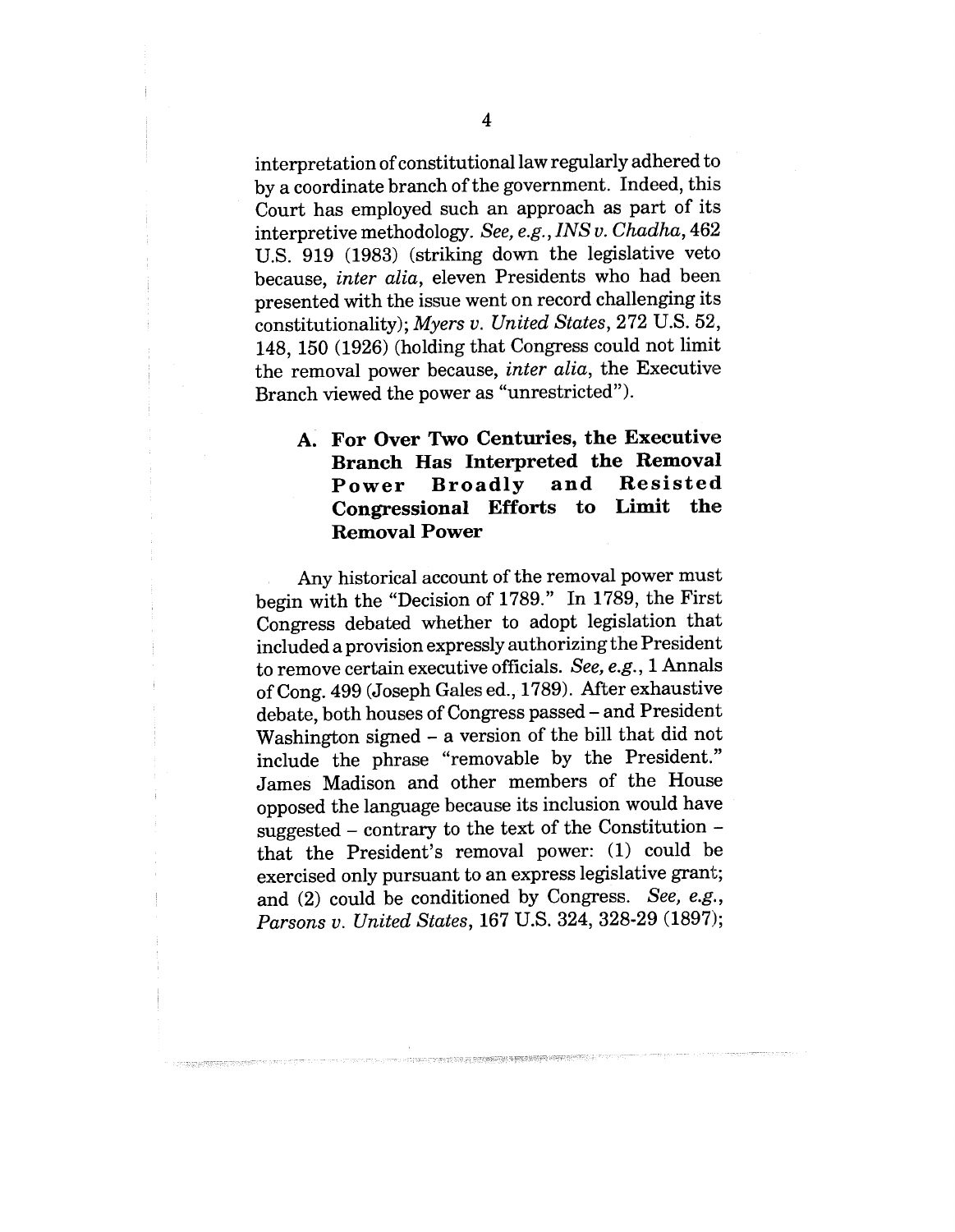*Myers,* 272 U.S. at 112-116; *Bowsher v. Synar,* 478 U.S. 714, 723-24 (1986).

The Decision of 1789 thus established that the removal "power was vested in the president alone." *Parsons,* 167 U.S. at 331. As this Court has explained, the "Decision of 1789 provides contemporaneous and weighty evidence of the Constitution's meaning since many of the Members of the First Congress had taken part in framing that instrument°" *Bowsher,* 478 U.S. at 723-724 (quotation marks omitted).

Later presidential administrations have emphasized the significance of the Decision of 1789. President Taft observed that "[i]t was settled, as long ago as the first Congress,... that even where the advice and consent of the Senate was necessary to the appointment of an officer, the President had the absolute power to remove him without consulting the Senate. This was on the principle that the power of removal was incident to the Executive power and must be untrammeled." William H. Taft, *Our Chief Magistrate and His Powers* 56 (1916). President Tyler's administration held the same view: "It is according to [the settled construction of 1789], from the very nature of executive power, absolute in the President, subject only to his responsibility to the country (his constituent) for a breach of such a vast and solemn trust." 4 Op. Att'y Gen. 1, 1-2 (1842).

Ever since the Decision of 1789, the Executive Branch has staunchly defended the removal power against congressional encroachments. James Madison, for example, authoritatively stated that the

 $\overline{5}$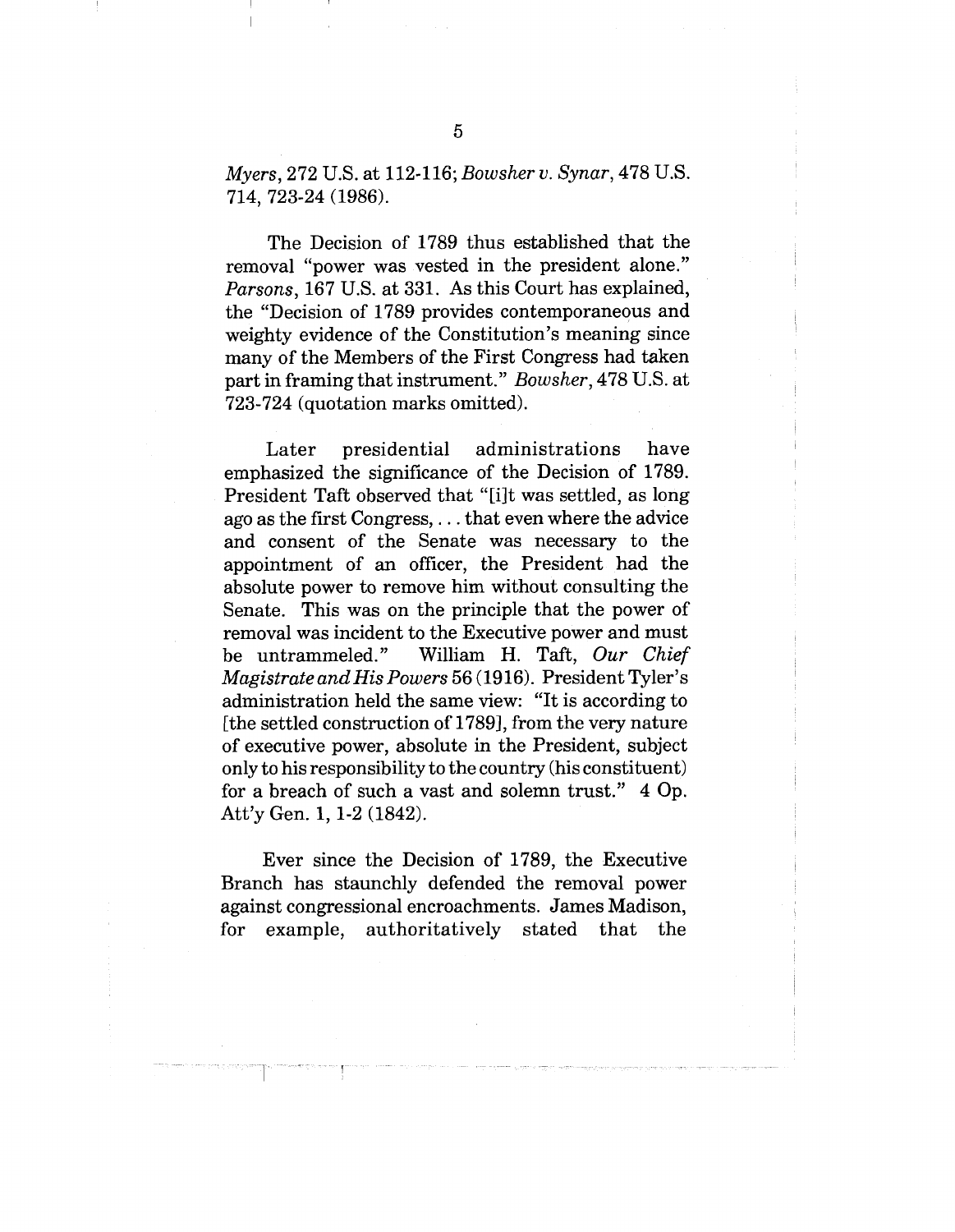Constitution's text prohibits the Senate from conditioning the President's removal power:

If the constitution has invested all executive power in the President, I venture to assert that the Legislature has no right to diminish or modify his executive authority.

The question now resolves itself into this, Is the power of displacing, an executive power? *I conceiw~ that if any power whatsoever is in its nature executive, it is the power of appointing, overseeing, and controlling those who execute the laws.*

#### 1 Annals of Cong. 481-82 (emphasis added).

President Jackson repeatedly clashed with Congress over proposed restrictions on his removal power. Members of Congress introduced at least four separate measures in the 1830s aimed at limiting his removal power. In a communication to the Senate defending his unconditional power of removal, President Jackson made plain that because the Executive Vesting Clause and the Take Care Clause made him "responsible for the entire action of the executive department, it was but reasonable that the power of appointing, overseeing, and controlling those who execute the laws--a power in its nature executive~should remain in his hands." Andrew Jackson, Message to the. Senate Protesting Censure Resolution (Apr. 15, 1834), *available at* www.presidency.ucsb.edu/ws/index.php?pid =67039&s t=stl=. As President Jackson explained, the "whole executive power being vested in the President, who is responsible for its exercise, it is a necessary consequence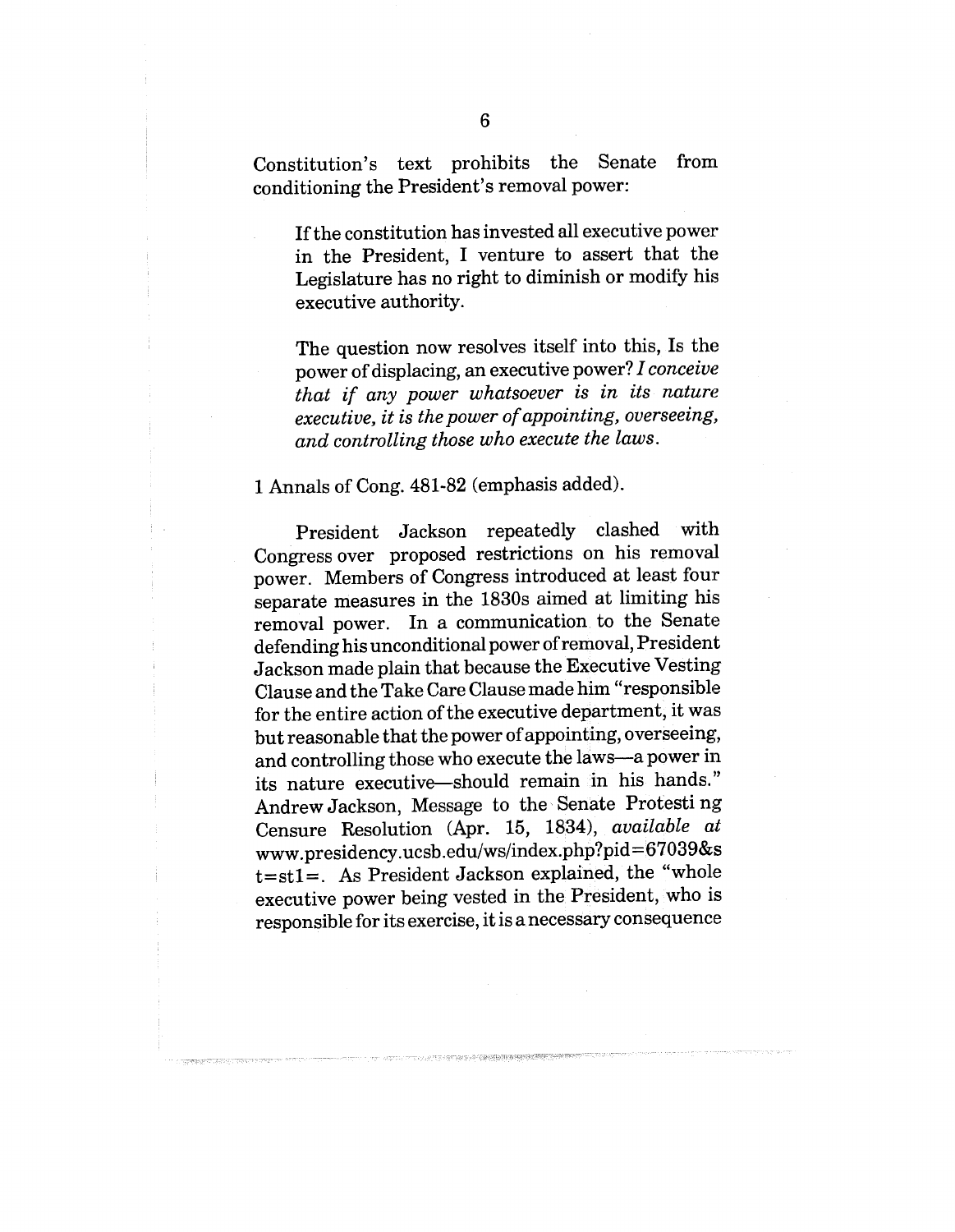that he should have a right to employ agents of his own choice to aid him in the performance of his duties, *and to discharge them when he is no longer willing to be responsible for their acts." Id.* (emphasis added). Therefore, "[i]n strict accordance with this principle, the power of removal, . . . [an] executive power, *is left unchecked by the Constitution in relation to all executive officers." Id.* (emphasis added). Significantly, Congress ultimately rejected all of these attempts to limit President Jackson's removal power. *See* Steven G. Calabresi & Christopher S. Yoo, *The Unitary Executive During The First Half-Century,* 47 Case Western Reserve Law Review 1451, 1534 (1997).

President Cleveland continued this defense of the removal power by removing United States Attorney Parsons, an inferior officer, $^{2}$  from his office even though a federal statute provided that his appointment was "for four years." *Parsons,* 167 U.S. at 327-38. Cleveland's administration defended the President's removal power all the way to this Court, which flatly rejected Parson's argument that the federal act could limit the President's removal power. The Court observed that, beginning with the Decision of 1789, the Executive Branch strongly defended the unrestricted nature of the removal power in a number of significant cases and that Congress had eventually acquiesced in the view that the Legislature could not impose any conditions on the President's removal power. *See id.* 328-334.

*<sup>2</sup> See* United States Attorneys - Suggested Appointment Power of the Attorney General, 2 Op. Off. Legal Counsel 58, 59 (Feb. 28, 1978 ("U.S. Attorneys can be considered to be inferior officers").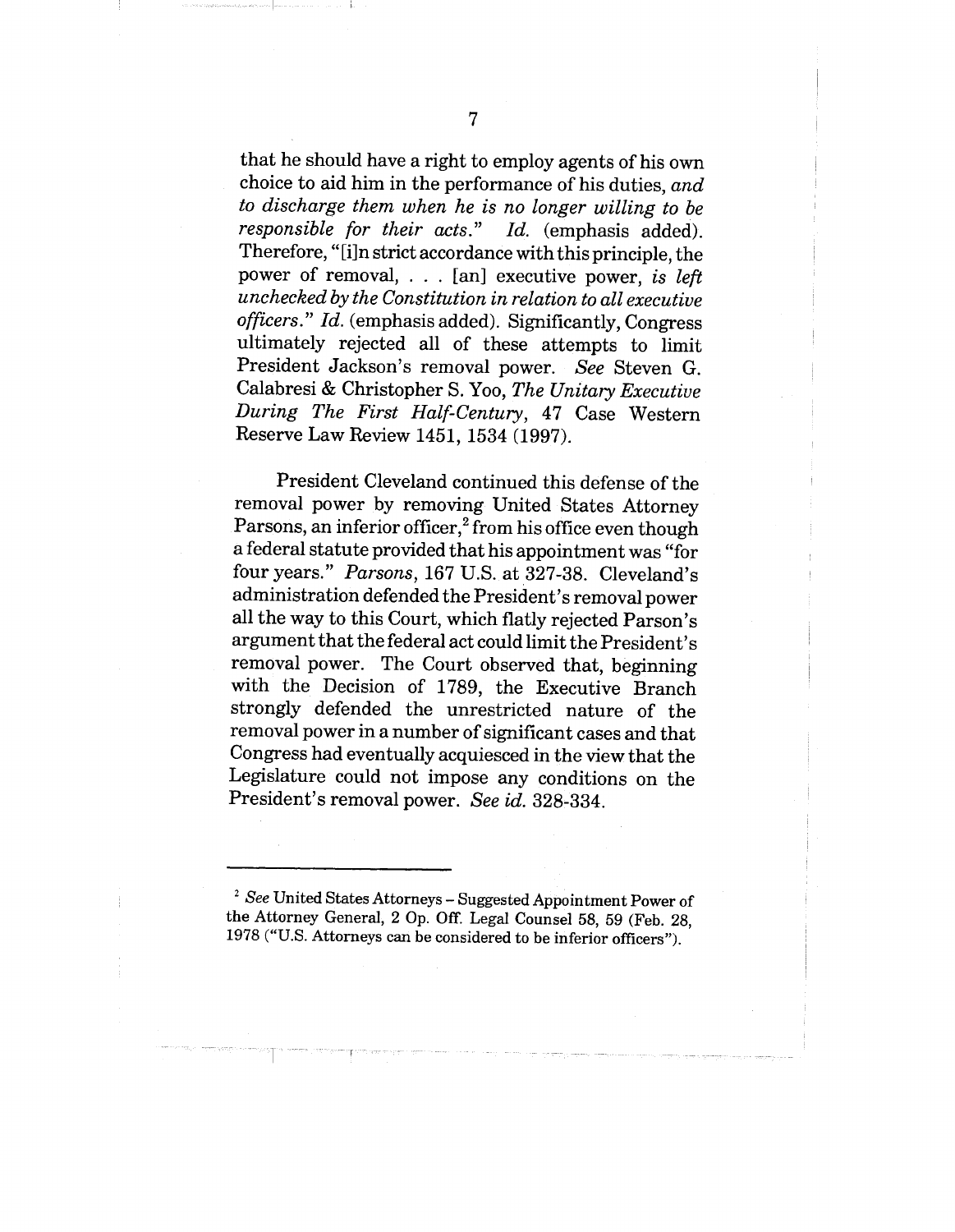President McKinley also firmly defended the removal power against congressional encroachment. The Customs Administration Act provided that the President could remove certain civil officers "for inefficiency, neglect of duty, or malfeasance in office[.]" *Shurtleff v. United States,* 189 U.S. 311, 313 (1903). When the President removed one of these inferior officers (Shurtleff) without providing a reason for his action, Shurtlefffiled suit. *See id.* at 315-16. This Court agreed with President McKinley and rejected the "for cause" removal language because a contrary result "would involve the alteration of the universal practice of the government for over a century." *Id..* at 316.

President Coolidge's administration ranks as one of the most ardent defenders of the removal power, most notably due to its position in *Myers v. United States.* There, this Court addressed "whether under the Constitution the President has the exclusive power of removing executive officers" - a question the Court answered in the affirmative. *Myers,* 272 U.S. at 106. In the administration's brief to this Court, President Coolidge's Solicitor General explained the history of the President's plenary removal power, starting with the Decision of 1789 and continuing through over one hundred years of government practice. Solicitor General Beck wrote that, "[f]rom the Beginning of the Government removal has been recognized as essentially an executive function," and drew the Court's attention to the numerous Attorney General opinions defending the unilateral nature of the Executive removal power. Brief of the United States, *reproduced in Myers,* 272 U.S. at 99, 104-106.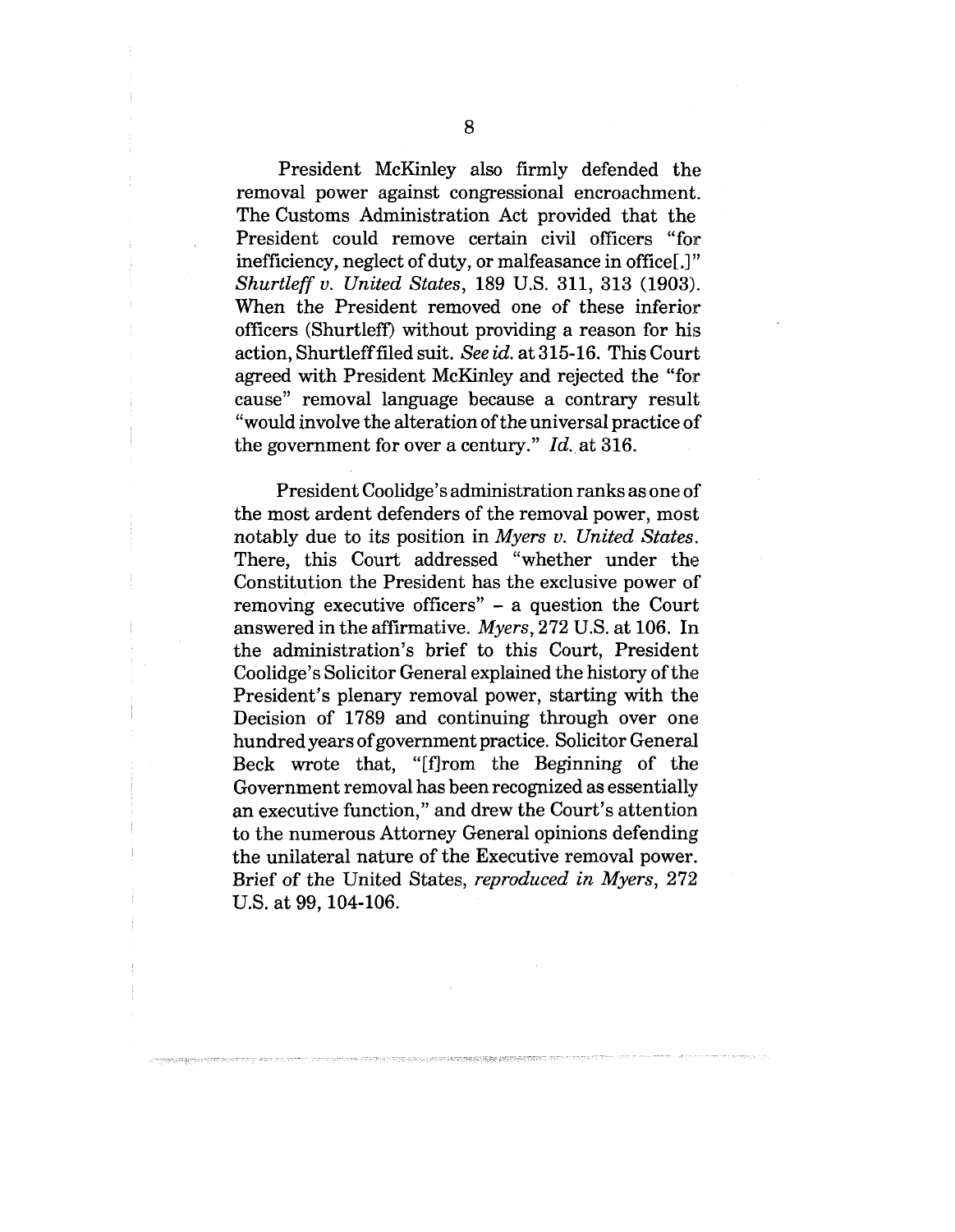Presidents also have opposed congressional attempts to force particular executive officers out of their positions by disqualifying them from their offices. For example, President Truman argued that allowing Congress to effectively remove officers by arbitrarily enacting new qualifications would impinge on his removal powers. *See* Statement by the President on the Interior Department Appropriation Act (June 30, 1948), *available at* www.presidency.ucsb.edu/ws/index.php?pid  $=12949$ . President Truman continued to defend the removal power until Congress finally yielded and deleted the changes in the qualifications for the posts. *See* Interior Department Appropriation Act, 63 Stat. 765, 778-79 (1949).

President Nixon likewise opposed congressional efforts to throw his executive officers out of their offices. He vetoed a bill that attempted to remove two inferior officers - the Director and Deputy Director of OMB from their offices by abolishing their positions and at the same time recreating them as positions subject to Senate confirmation. President Nixon found the bill to be nothing more than a congressional attempt to circumvent the Executive's removal power. *See* Veto of a Bill Requiring Senate Confirmation of the Director and Deputy Director of the Office of Management and Budget (May 18, 1973), *available at* www.presidency. ucsb.edu/ws/index.php?pid= $3851&$ st= $&$ st1=. Congress failed to override his veto.

More recently, Presidents have stood their ground to defend congressional attacks on the removal power through agency overhauls. In particular, President Clinton opposed a congressional attempt to limit the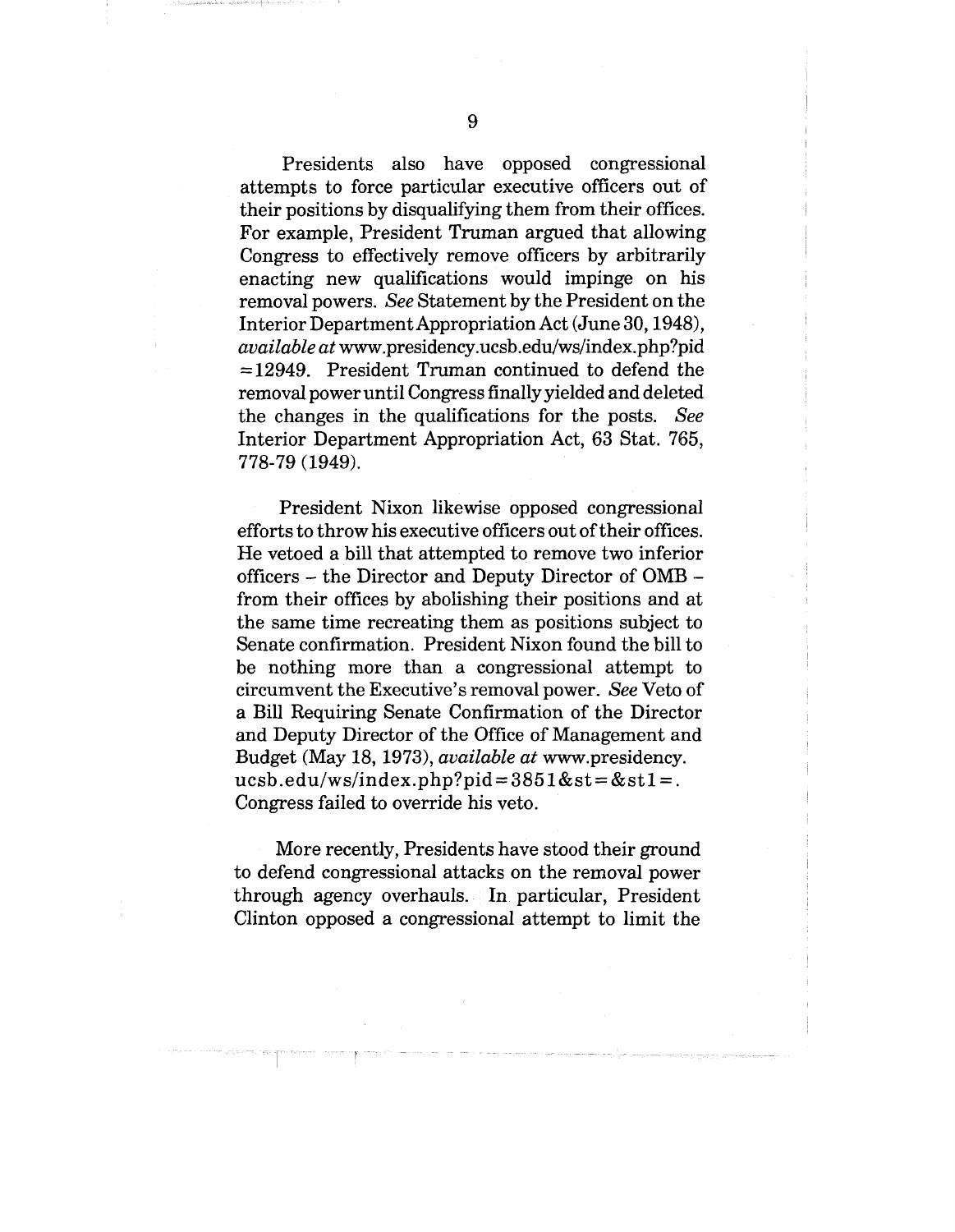President's authority to remove the Administrator of' the Social Security Administration. As part of legislation transforming the SSA into an independent agency, Congress made the Administrator removable only for "neglect of duty or malfeasance in office." 42 U.S.C.  $\S$  902(a)(3) (2000). While signing the bill, President Clinton stated that these limitations on his removal authority were constitutionally problematic, and he recommended *"a* corrective amendment." *See* Statement on Signing the Social Security Independence and Program Improvements Act of 1994 (Aug. 15, 1994), *available at* www.presidency.ucsb.edu/ws/index.php?pid  $=48981$ .

Likewise, President George W. Bush strongly asserted his removal authority during creation of the Department of Homeland Security. President Bush insisted upon having unfettered power to dismiss lower.. level department employees and ultimately defeated Congress on the issue. *See* Christopher S. Yoo, Steven G. Calabresi, and Anthony J. Colangelo, *The Unitary Executive in theModern Era,* 1945-2004, 90 Iowa L. Rev. 601, 727 (2005).

## **B.** History Demonstrates That The Courts **Should Not Endorse Congressional Intrusions Upon The Executive's Removal Power**

As shown above, our nation's Presidents hawe uniformly rebuffed congressional efforts to interfere with the Executive removal power, The debates surrounding two congressional acts in particular – the Tenure In Office Act and the Ethics In Government Act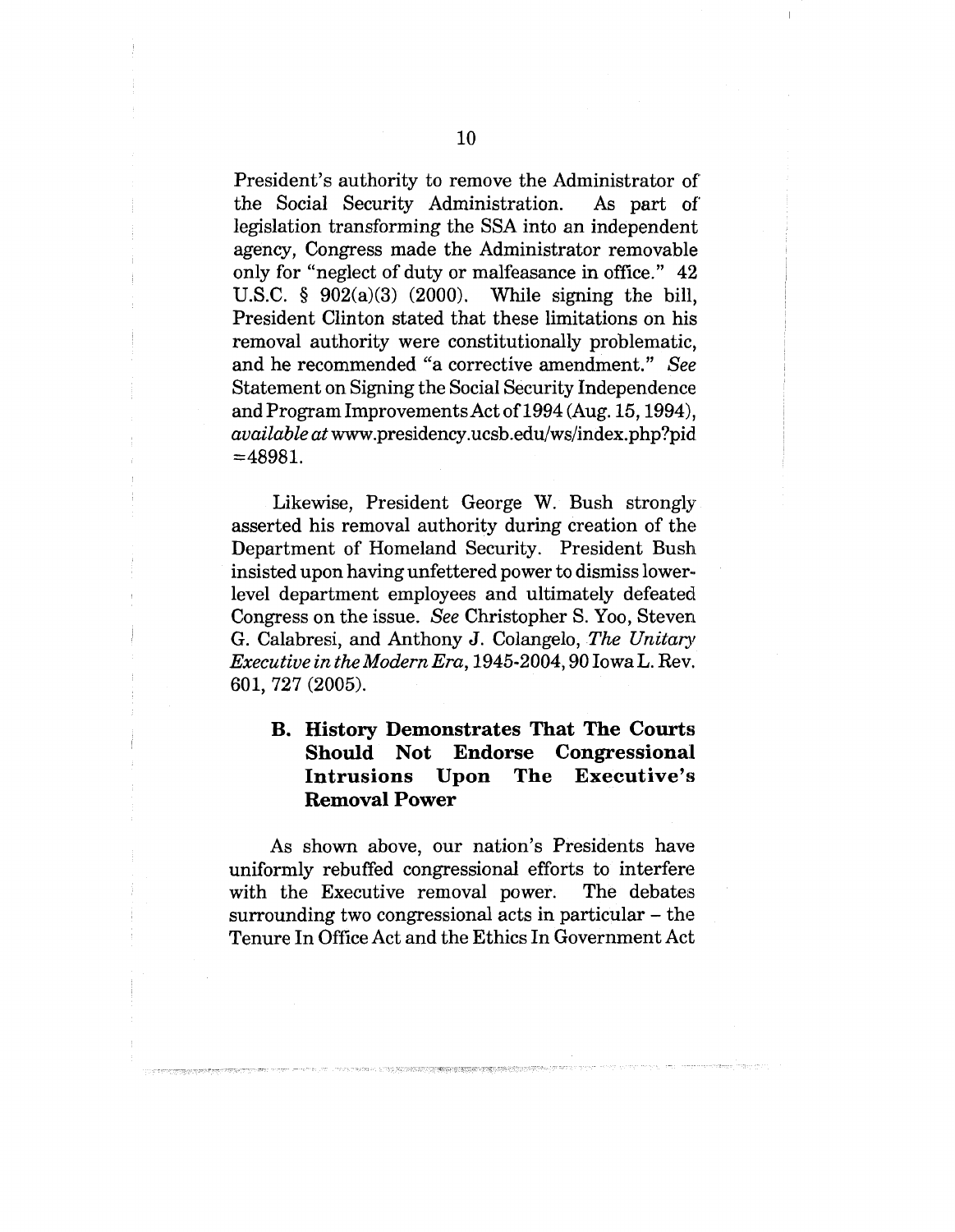**-** deserve special consideration because in both cases Congress eventually accepted the Presidents' view of the removal power and conceded that interfering with the Executive's Article II removal power was not in our nation's interest.

**The Tenure In Office Act.** In 1867, Congress passed the Tenure In Office Act, under which no civil officers appointed by the President with the advice and consent of the Senate could be removed from office unless the Senate confirmed a successor. After Congress passed this legislation, however, President Andrew Johnson mounted one of the most vigorous defenses of the removal power in history. President Johnson determined that the text of the Constitution and the unbroken practices of both Congress and the Executive Branch prohibited Congress from interfering with the removal power in the manner attempted. *See* Steven G. Calabresi & Christopher S. Yoo, *The Unitary Executive During The Second Half-Century,* 26 Harv. J.L. & Pub. Pol'y 667, 748 (2003). Accordingly, President Johnson vetoed the legislation.

In a message accompanying his veto, President Johnson made his position clear: "That the power of removal is constitutionally vested in the President of the United States is a principle which has been not more distinctly declared by judicial authority and judicial commentators than it has been uniformly practiced upon by the legislative and executive departments of the government." Andrew Johnson, Veto Message to the Senate (Mar. 2, 1867), *available at* www.presidency.ucsb .edu/ws/index.php?pid=72071&st=&stl=. Notwithstanding President Johnson's robust defense of the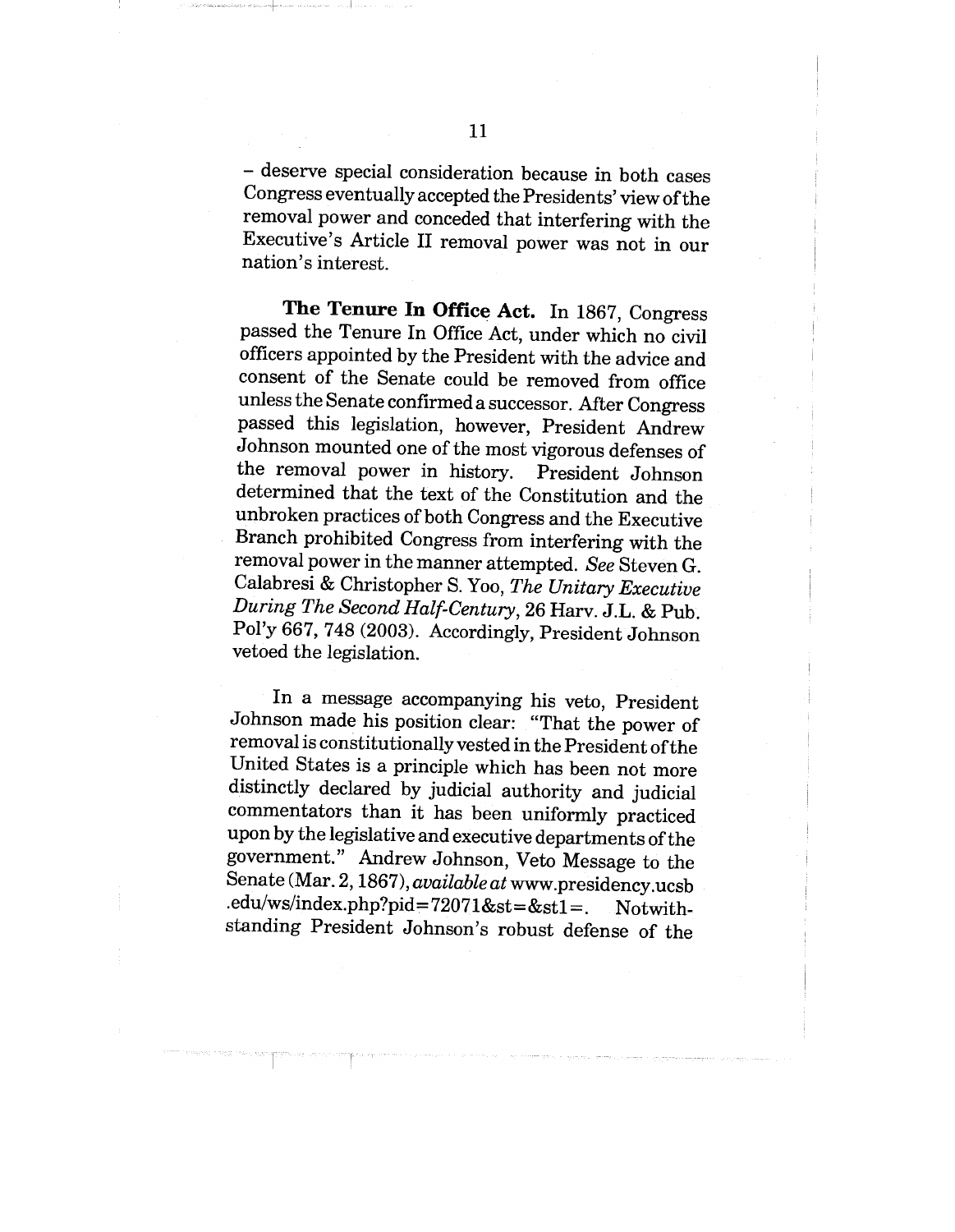removal power, Congress overrode the President's veto and enacted the Tenure In Office Act. Remaining steadfast in his position, President Johnson removed his Secretary of War without complying with the Tenure In Office Act. In response, Congress voted to impeach the President of the United States for the first time in our nation's history. However, the Senate voted not to remove President Johnson from office, implicitly acknowledging that he was not wrong to disregard what~ Congress later conceded was an unconstitutional statute.

After President Johnson left office, Presidents Grant and Cleveland maintained Johnson's defense of the removal power. *See* Ulysses S. Grant, First Annual Message (Dec. 6, 1869), available  $a t$ www.presidency.ucsb.edu/ws/index.php?pid = 29510 &s  $t = \&st1 =$ . Congress acceded to President Grant's view and partially repealed the Tenure In Office Act. *See* Act of Apr. 5, 1869, ch. 10, § 2, 16 Stat. 6, 7. President Cleveland declared that "the power to remove or suspend such officials is vested in the president alone by the Constitution." Grover Cleveland, Special Message to the Senate (Mar. 1, 1886), *available at* www.presidency.ucsb.edu/ws/index.php?pid= $71867$ &st=&st1=. Public opinion eventually turned against the Tenure in Office Act and Congress repealed the Act in its entirety. *See* Act of Mar. 3, 1887, ch. 353, 24 Stat. 500.

**The Ethics In Government Act.** The Ethics In Government Act charted much the same course as the Tenure In Office Act. The Carter administration opposed the creation of a judicially appointed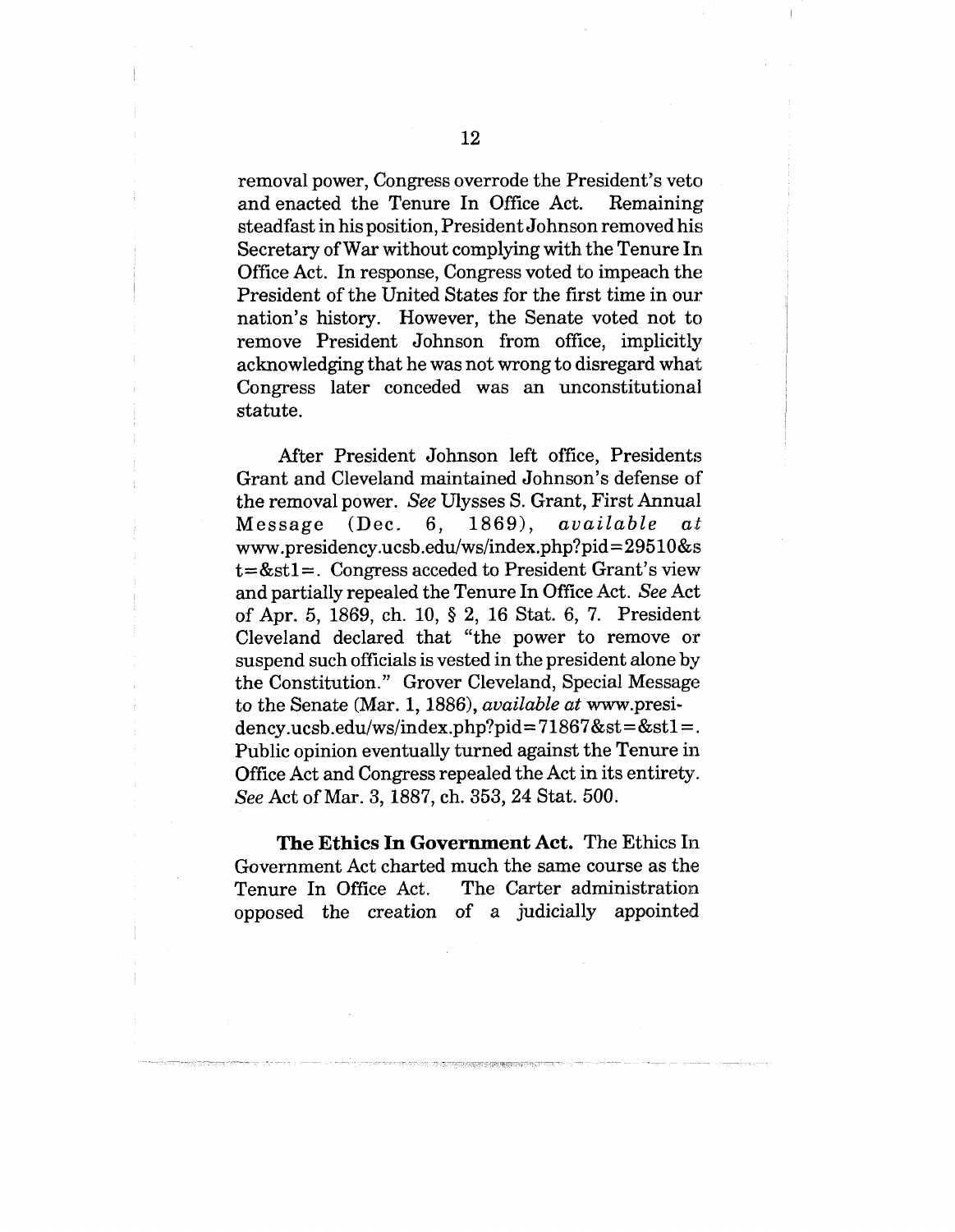independent counsel<sup>3</sup> designed to ferret out misconduct at the highest levels of the Executive Branch, but it lacked the political power to defeat passage of the Act. President Reagan's subsequent administration, however, launched a vigorous attack on the Act. Executive Branch officials repeatedly challenged the constitutionality of the Act in hearings before Congress, and President Reagan himself challenged the Act's limits on his removal power. *See* Statement on Signing the Independent Counsel Reauthorization Act of 1987 (Dec. 15, 1987), *available at* www.presidency.ucsb.edu/ ws/index.php?pid=33827&st=&st1=.

The Reagan administration ultimately launched a full-scale attack on the Act, challenging its constitutionality in court in connection with the Independent Counsel's investigation of then-Assistant Attorney General Theodore Olson. Although the Reagan administration's judicial challenge ultimately was unsuccessful in this Court, *see Morrison v. Olson,* 487 U.S. 654 (1988),<sup>4</sup> President Reagan's Solicitor General vigorously defended his removal power: "Whatever limits Congress may constitutionally impose on the President's various means of holding other officers to

<sup>3</sup> The independent counsel provisions of the Act were reenacted by the Ethics in Government Act Amendments of 1982, Pub. L. 97-409, 96 Stat. 2039, the Independent Counsel Reauthorization Act of 1987, Pub. L. 100-191, 101 Stat. 1293, and the Independent Counsel Reauthorization Act of 1994, Pub. L. 103-270, 108 Stat. 732. It has been referred to popularly as the Independent Counsel Act.

4 Notably, the removal provisions at issue in *Morrison* did not impinge on the Executive's removal power nearly as much as the "double for-cause" limitations, Pet. App. 26a, at issue here. *See* Pet. at 18-23.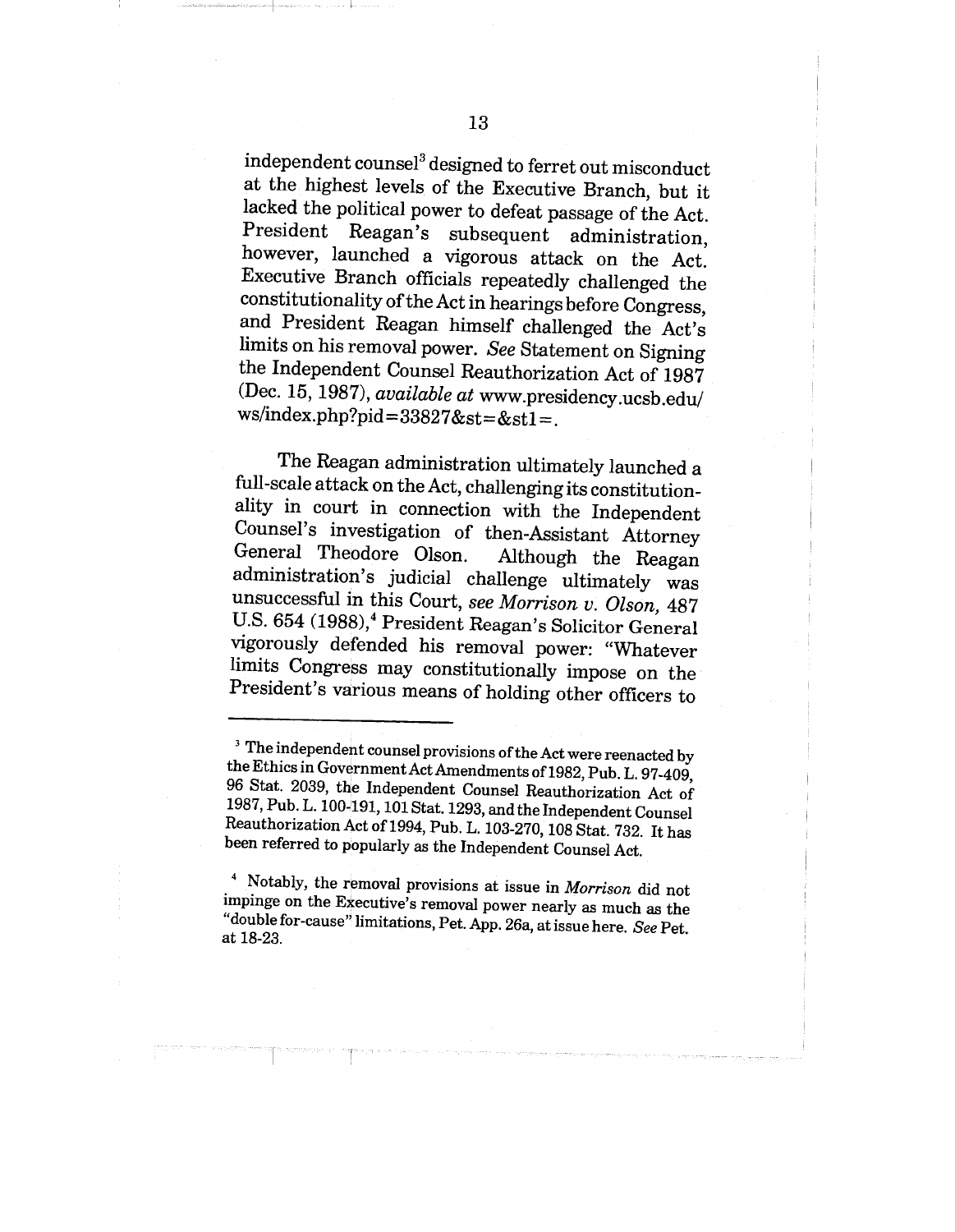account, it may not deny his power to remove purely executive officers like an independent counsel." Brief for the United States as Amicus Curiae Supporting Appellees at 29, *Morrison v. Olson,* 487 U.S. 654 (1988) (No. 87-1279).

President George H.W. Bush and Attorney General William Barr reiterated the Executive Branch's view that the Act was unconstitutional, and President Bush repeatedly threatened to veto any attempt to extend the Act past its scheduled sunset in 1992.

Then, during President Clinton's administration, the Ethics In Government Act engendered a constitutional crisis that resulted in the death of the Act. Attorney General Janet Reno authorized an investigation of President Clinton by Independent Counsel Kenneth Starr, which culminated in a decision by the House to impeach the President. Like President Johnson, President Clinton ultimately was acquitted the Senate. By then, even initial champions of the Ethics In Government Act recognized that the Act rested on an unconstitutional foundation. Some even campaigned for its demise: "In 1993, as many of you know, I testified in support of the statute .... However, after working with the Act, I have come to believe... that the Independent Counsel Act is structurally flawed and that those flaws cannot be corrected within our constitutional framework." *Future of the Independent Counsel Act: Hearings Before the Senate Comm. On Governmental Affairs,* 106th Cong. 243, 247-48 (1999) (statement of Attorney General Janet Reno). In light of the bipartisan recognition of the Act's failures - both in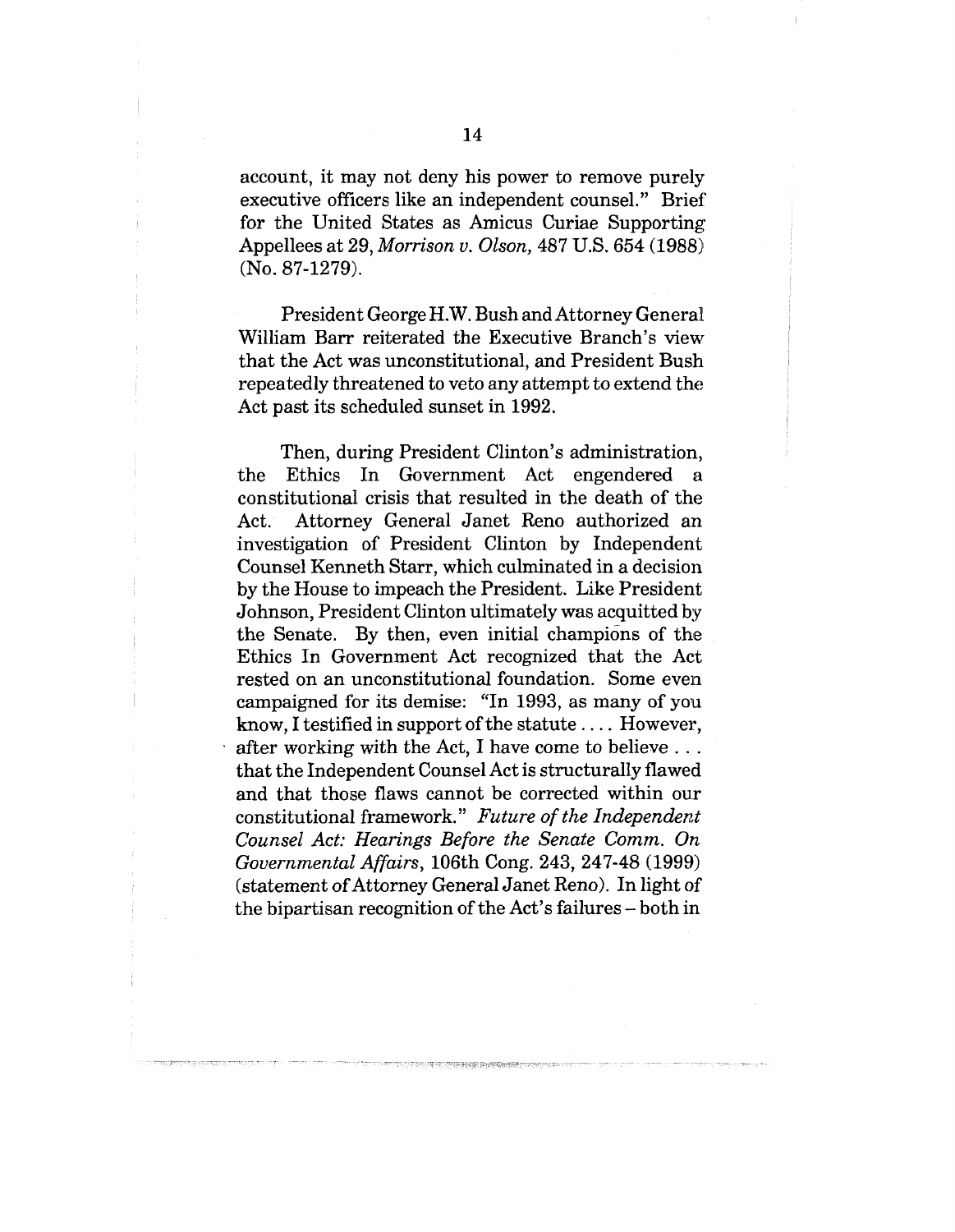practice and as a constitutional matter - Congress allowed the Act to sunset.

Both the Tenure In Office Act and the Ethics In Government Act remain in the legislative dustbin. The demise of these statutes highlights the "adverse practical consequences" of disregarding the Constitution's structural principles. *Mistretta v. United States,* 488 US 361, 421 (1989) (Scalia, J., dissenting). Moreover, that these statutes were ultimately considered unconstitutional by some of their initial supporters demonstrates that the constitutional crises they engendered might well have been avoidable, had the text and history of Article II been properly considered at the outset. The Court should grant certiorari in this case.

### **II. THE APPOINTMENT OF PCAOB MEMBERS BY THE SEC IS INCONSISTENT WITH THE CONSTITUTION**

Even assuming (as the panel majority found) that PCAOB members are "inferior Officers," review is warranted to determine whether their appointment by the SEC can withstand constitutional scrutiny. Although the Excepting Clause permits inferior officers to be appointed by the "Heads of Departments," it is far from clear that the SEC is a department and that the five commissioners of the SEC, collectively, are its head.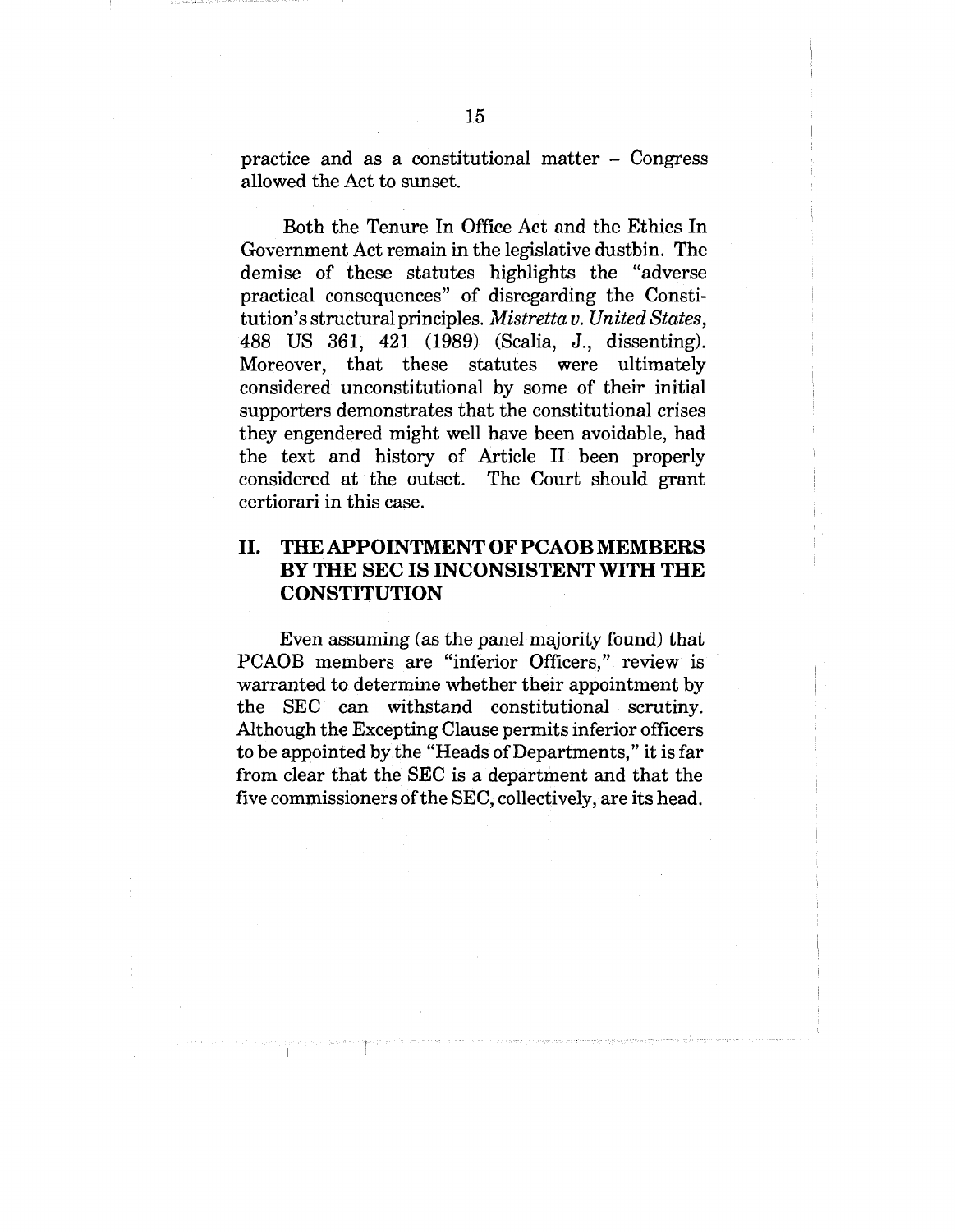### **A. Independent Agencies, Like the SEC, Are Not Departments**

Although the Court has never decided whether the SEC is a "Department," its jurisprudence strongly suggests that the SEC is not. As the Court explained nearly seventy-five years ago, independent agencies like the SEC simply "cannot in any proper sense be; characterized as an arm or an eye of the executive." *Humphrey's Ex'r v. United States,* 295 U.S. 602, 628 (1935). Because such agencies are removed from, and thus do not share in, the President's accountability to the citizenry, they are not departments under the Appointments Clause.

In its most recent foray into this area, *Freytag v. Commissioner of Internal Revenue,* 501 U.S. 868 (1991), the Court explained that accountability to the people, through the President, is the principal determinant of whether an entity is a Department within the meaning of the Appointments Clause. In *Freytag,* the Court considered whether the Tax Court - an Article I court and independent agency outside of Executive control was a "Department" under the Appointments Clause. The Court held that the Tax Court was not a "Department," explaining that the term is limited only to "executive divisions like the Cabinet-level departments." *Id.* at 886. The Court emphasized "the Framers' determination to limit the distribution of the power of appointment" in a manner that "ensure[s] that those who wield[] it [a]re accountable to political force and the will of the people." *Id.* at 884. Acknowledging "the inexorable presence of the administrative state," *id.* at 885, the Court noted that "a holding that every

**TOO TANK START START CON**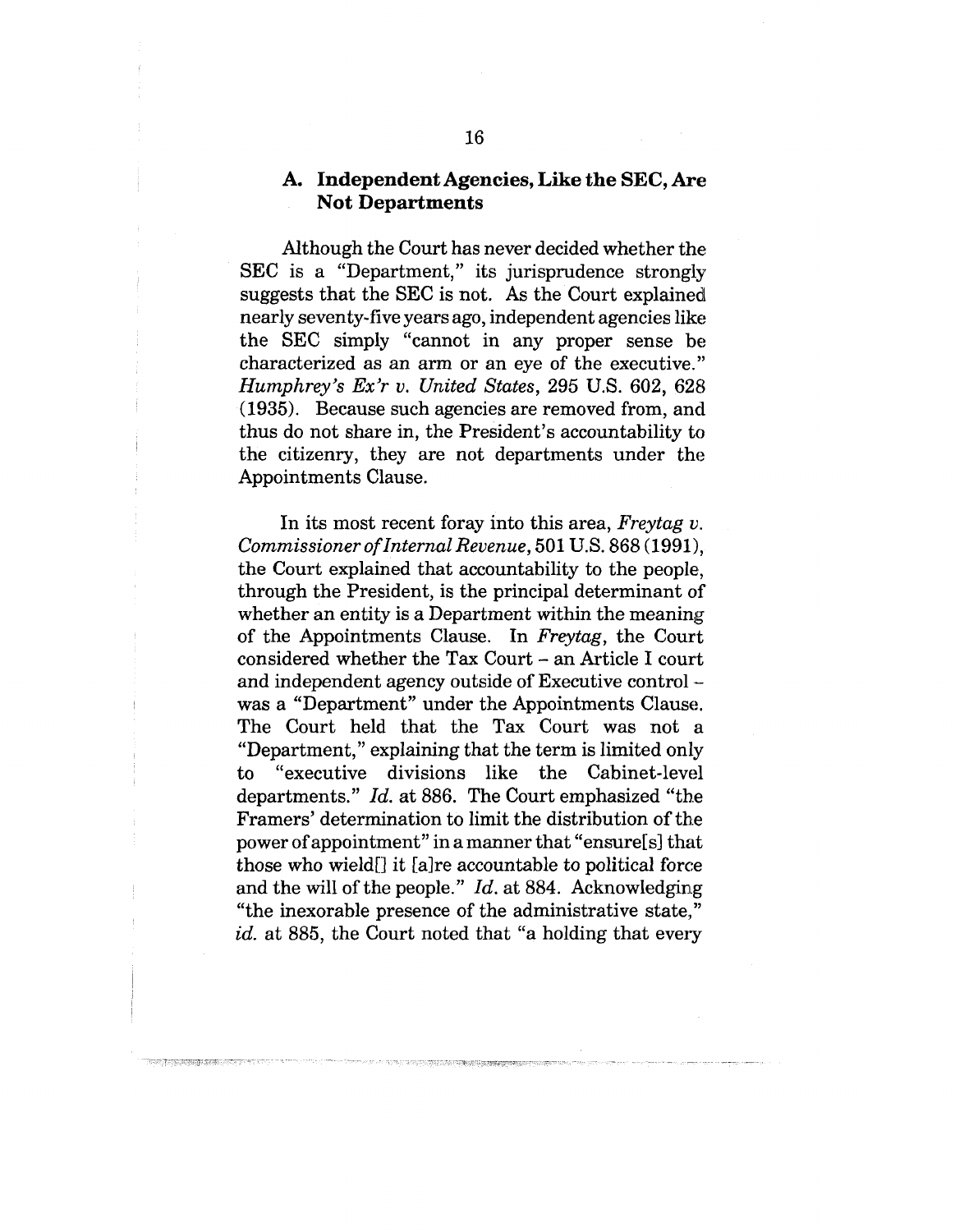organ in the Executive Branch is a department would multiply indefinitely the number of actors eligible to appoint." *Id.* Because such a holding would frustrate the Framers' intent to "limit the distribution of the power of appointment," *id.* at 884, appointment power must reside only with those entities whose "heads are subject to the exercise of political oversight and share the President's accountability to the people," that is, the "Cabinet-level departments." *Id.* at 886. To "[t]reat[] the Tax Court as a 'Department' . . . would defy the purpose of the Appointments Clause" and "the meaning of the Constitution's text." *Id.* at 888.

Under this reasoning, the SEC is not a "Department" under the Appointments Clause because it is an independent agency. Indeed, Justice Scalia made this precise point in his concurrence in *Freytag,* explaining that "independent regulatory agencies" are unlike cabinet departments because they "are specifically designed *not* to have the quality.., of being 'subject to the exercise of political oversight and sharing the President's accountability to the people.'" *Freytag,* 501 U.S. at 916 (Scalia, J., concurring in the judgment) (citation omitted; emphasis in original); *see also Lebron v. National R.R. Passenger Corp.,* 513 U.S. 374, 398 (1995).

The panel majority, however, determined that the SEC is "Cabinet-like" because "it exercises executive authority over a major aspect of government policy, and its principal officers are appointed by the President with the advice and consent of the Senate... and subject to removal by the president." Pet. App. 22a. The panel majority, however, failed to consider the characteristics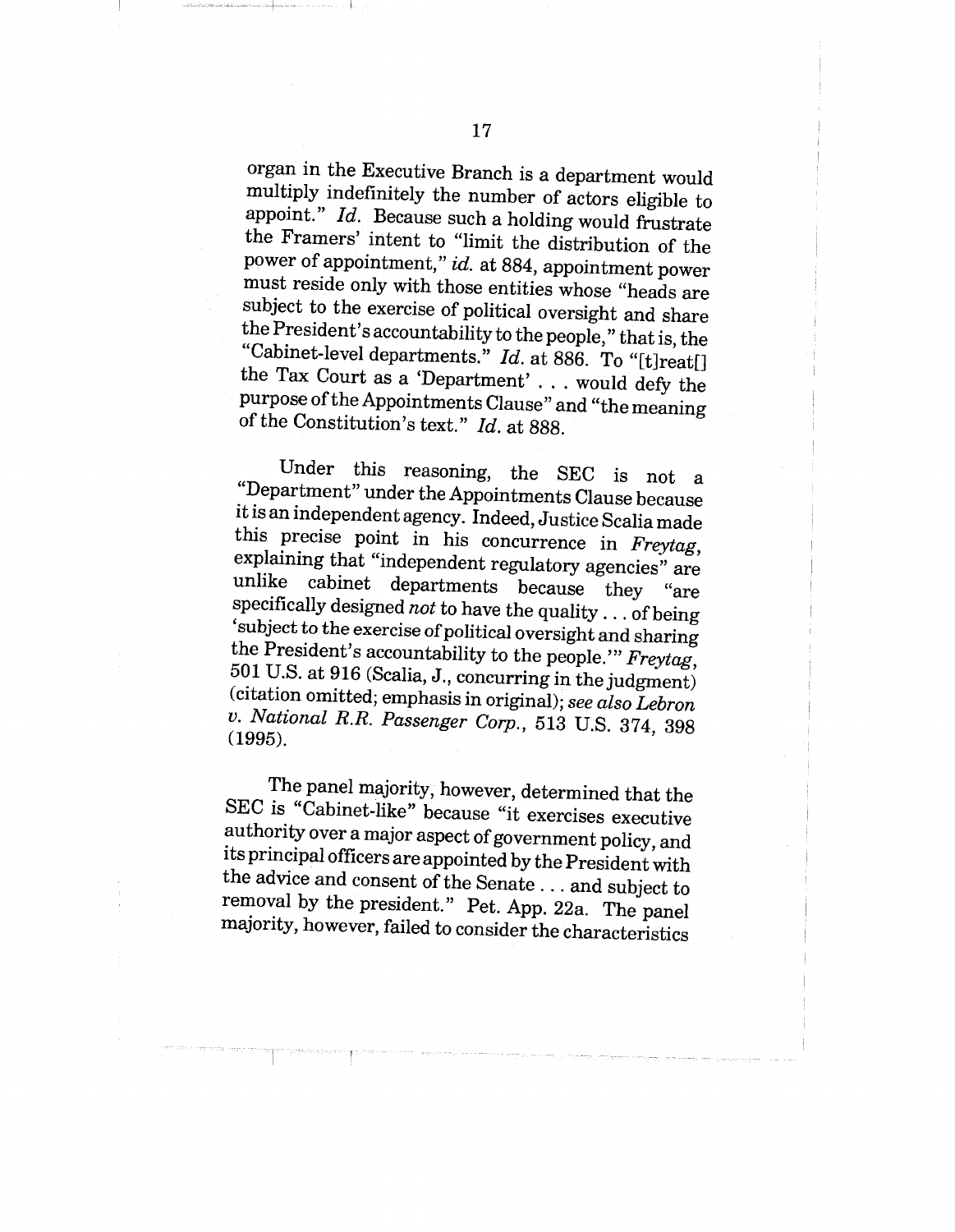of Cabinet-level departments that are relevant to the Appointments Clause under this Court's precedent: political oversight and a share in the President's accountability to the people. *Freytag,* 501 U.S. at 886. The panel majority's conclusion that the SEC is a "Department" thus contravenes both *Freytag* and the very purpose of the Appointments Clause, by allowing the appointment power to be "diffused" across entities that are, by design, immune "to political force and the will of the people," *Freytag,* 501 U.S. at 884. *See* 148 Cong. Rec. \$6334 (daily ed. July 8, 2002) (statement of Sen. Gramm) ("This board is going to have *massiw; power, unchecked power, by design ....*") (emphasis added). The Court should grant certiorari to review consider whether treating the SEC as a "Department" under the Appointments Clause is consistent with the constitutional design.

#### **B. The Five Commissioners of the SEC, Collectively, Are Not the SEC's "Head"**

Even assuming that the SEC is a "Department" constitutionally authorized to wield appointment power, the SEC's appointment of inferior officers is constitutional only if the five SEC commissioners together constitute the SEC's head. To so hold would conflict with the Framers' constitutional design of the appointment power.

As a textual matter, the Framers' use of the term "head" meant to signify that the power to appoint inferior officers was to rest in an individual rather than a committee or other collective body. Indeed, the term "head" was well-known to be "[a] chief; a principal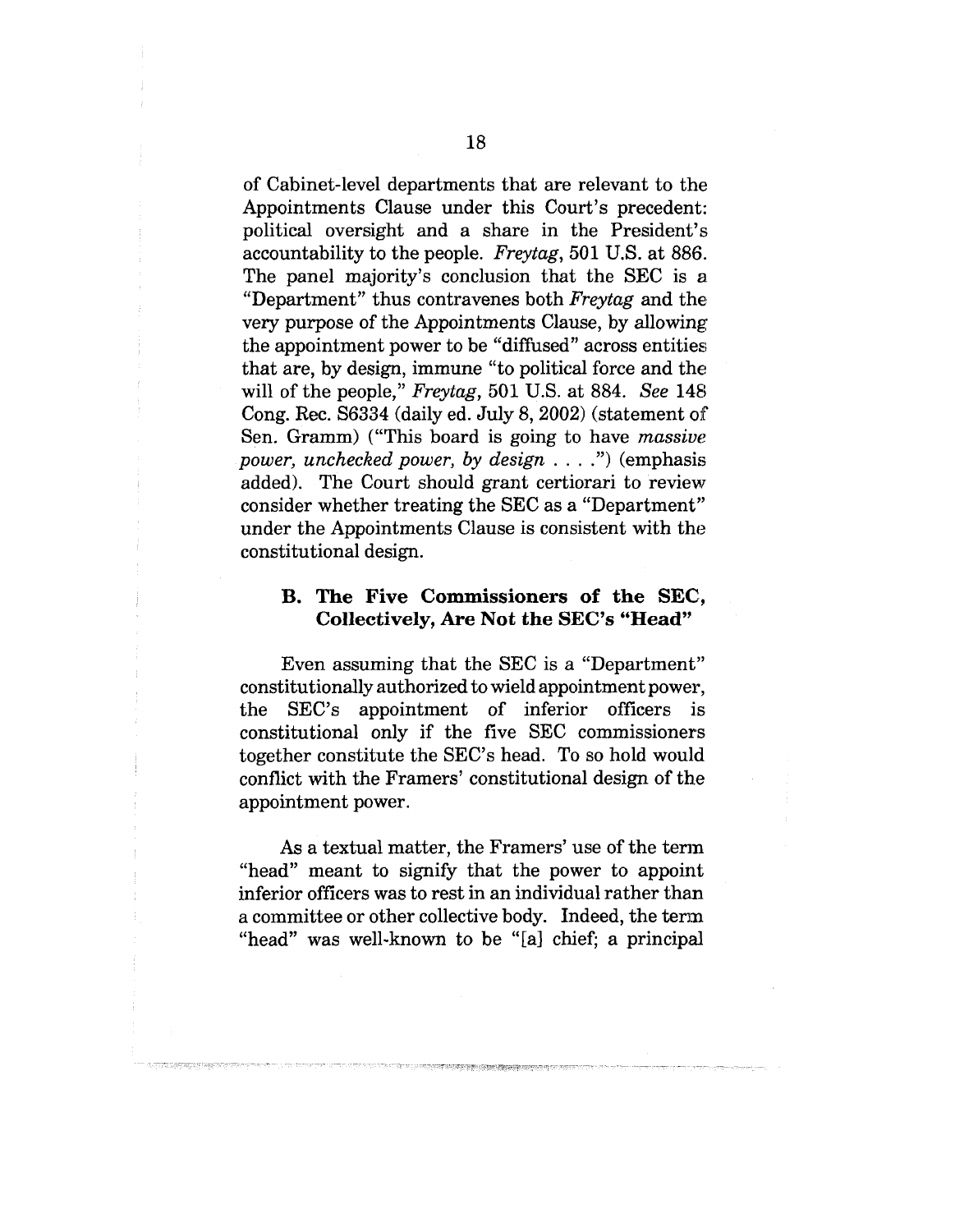person; a leader; a commander; one who has the first rank or place, and to whom others are subordinate[.]" Noah Webster, An American Dictionary of the English Language (NewYork, S. Converse 1828). Moreover, this meaning of the term "head" is consistent with the meaning of the phrase "Heads of Departments," which was understood to identify the cabinet secretaries- each an individual - who would supervise their respective departments and share in the President's accountability to the people. *See, e.g., United States v. Mouat,* 124 U.S. at 307 ("the heads of the departments were defined in *[United States v. Germaine,* 99 U.S. 508 (1878)] to be what are now called the members of the cabinet"). To hold that the five-member SEC is the "Head" of the SEC thus would not square with the Constitution's text.

Similarly, to hold that the five-member SEC is the "Head" of the SEC would not square with the Framers' intent. As the Court has explained, the "Framers recognized the dangers posed by an excessively diffuse appointment power," and "rejected efforts to expand that power" beyond a single person. *Freytag,* 501 U.S. at 885. Indeed, Alexander Hamilton underscored the benefits of vesting a single individual with the appointment power, explaining that an individual would have *"a* livelier sense of duty" and "fewer personal attachments to gratify" and thus would not "be distracted and warped by that diversity of views, feelings, and interests, which frequently distract and warp the resolutions of a collective body." The Federalist No. 76; *see also* 3 Joseph Story, Commentaries on the Constitution § 1522 (1833) ("[O]ne man of discernment is better fitted to analyze and estimate the peculiar qualities, adapted to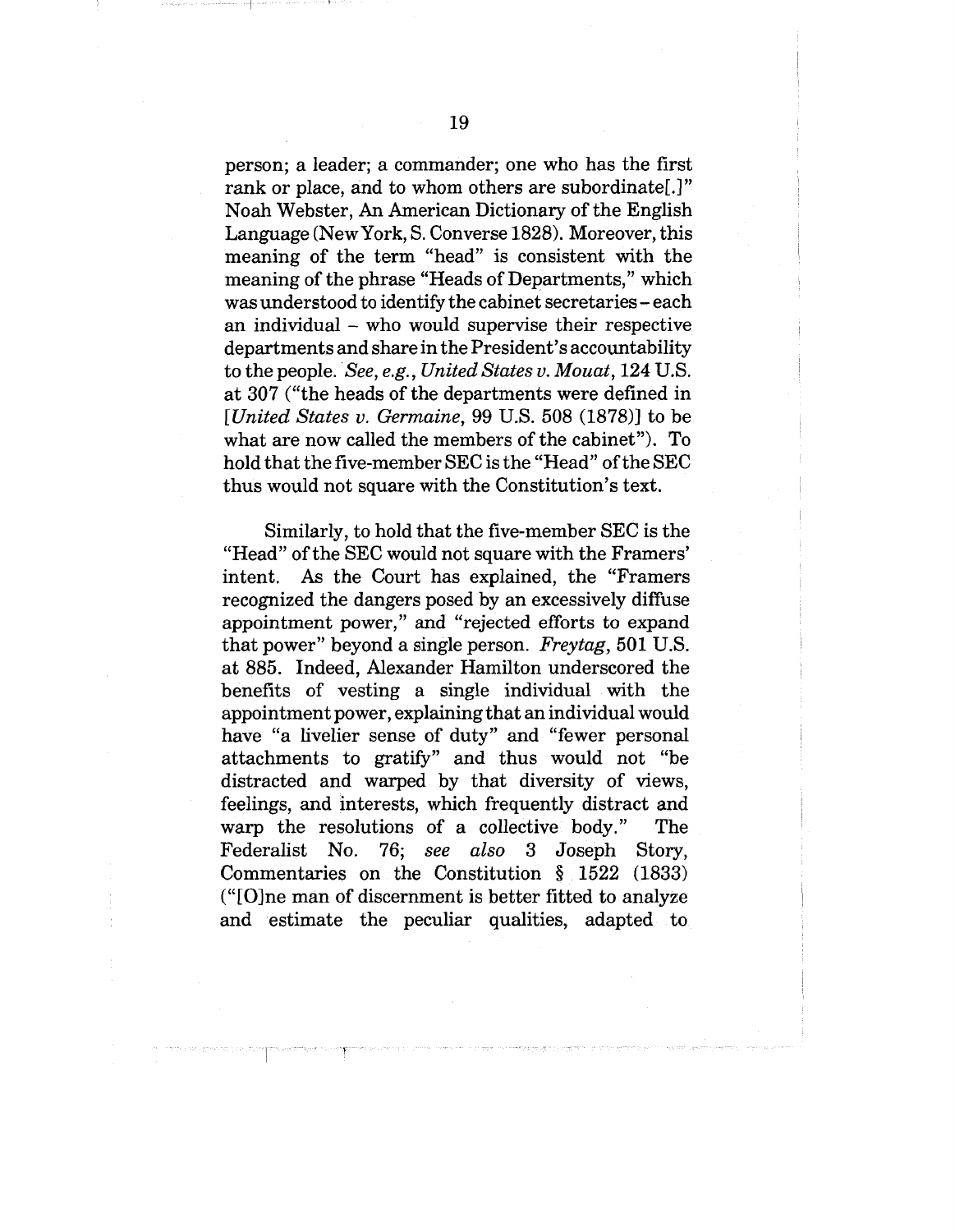particular offices, than any body of men of equal, or even superior discernment.").

Again, this constitutional design was meant to. ensure political accountability, ultimately to the people. Vesting a multi-member group or committee with. appointment power would diffuse the appointment power and impede political accountability. This is precisely why the Framers specifically limited the power to appoint inferior officers to "the highly accountable President or the heads of federal departments." *Weiss..,* 510 U.S. at 187 (Souter, J., concurring); *see also Freytag,* 501 U.S. at 886 (noting that the "Heads of Departments ... share the President's accountability to the people").

To hold that the five commissioners of the SEC are its head does not comport with the constitutional design of the appointments power. Yet, the panel majority held that the commissioners are the "head" of the SEC within the meaning of the Excepting Clause. The panel relied upon *Silver v. United States Postal Service,* 951[  $F.2d$  1033 (9th Cir. 1991), in which the Ninth Circuit held that the nine governors of the Postal Service constituted its head. The panel majority echoed the Ninth Circuit's holding that Congress vested ultimate control and authority of the postal service in its board of governors. Pet. App. 23a-24a.

This Court has not addressed whether a multimember body may constitutionally appoint officers of the United States under the Excepting Clause. Although the text and purpose of the Appointments Clause strongly suggest that the power to appoint should vest in a single individual, instead of a group, it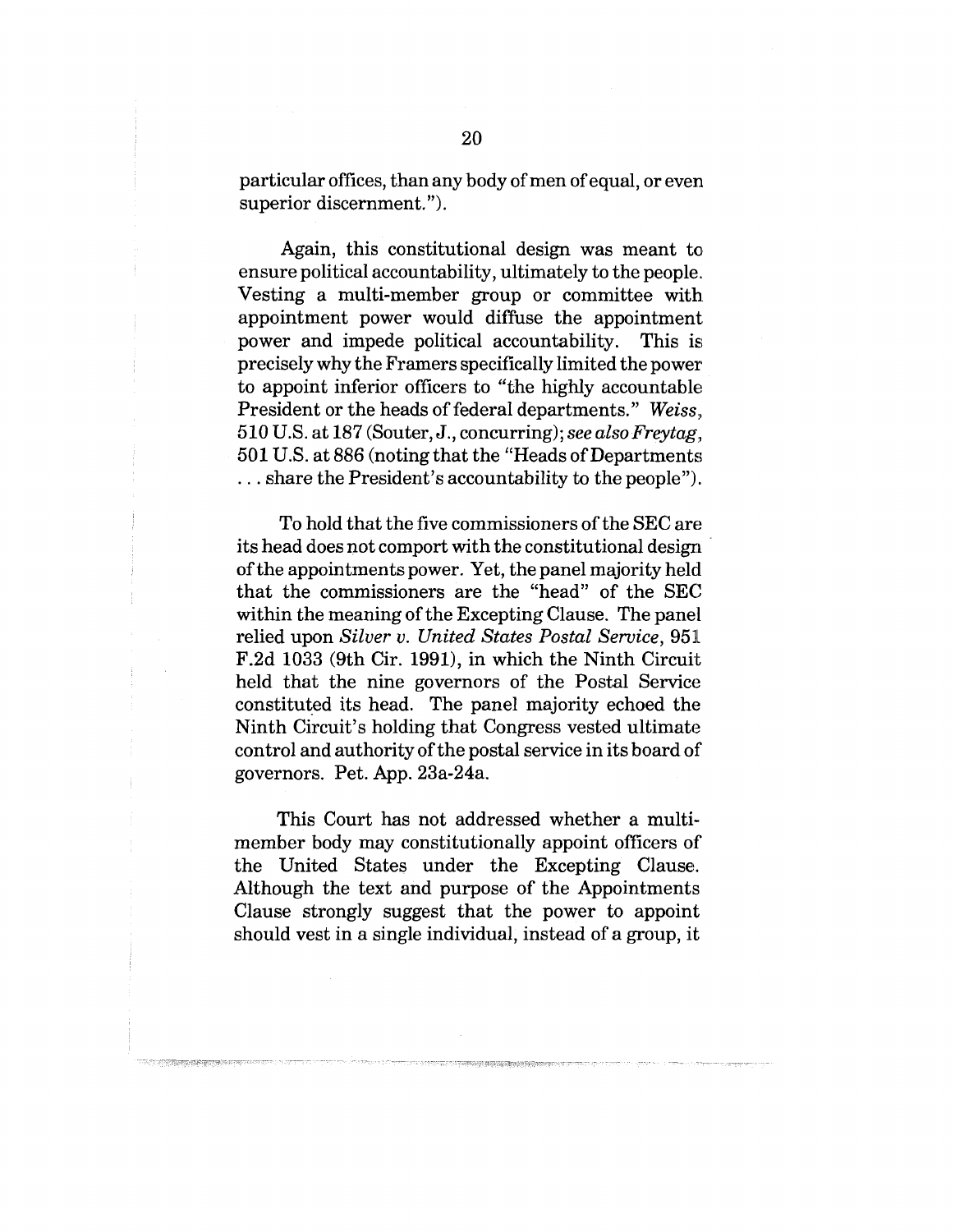is not necessary for this Court to find that Congress could never create a body with a multi-member "head."

Assuming the SEC is a "department," the structure of the SEC suggests that if there is a head of the SEC, it is the SEC's Chairman. In 1950, President Truman exercised his power to "provide for the appointment and pay of the head.., of any agency," Reorganization Act of 1949, 5 U.S.C.  $\frac{6}{904(2)}$ , by delegating to the Chairman of the SEC "the executive and administrative functions of the Commission, including  $\ldots$  the appointment and supervision of personnel employed under the Commission." Reorganization Plan No. 10 of 1950, § l(a), 15 Fed. Reg. 3175, 64 Star. 1265 (May 24, 1950), reprinted in 5 U.S.C. app. Control over these executive and administrative functions strongly suggests that the Chairman is the head of the SEC. Indeed, at least one circuit court has recognized this, explaining that, by "control[ling] key personnel, internal organization and the expenditure of funds, the chairman [of the SEC] exerts far more control [over the SEC] than his one vote would seem to indicate." *SEC v. Blinder, Robinson & Co.,* 855 F.2d at 681. Moreover, the SEC itself identifies its Chairman as "the SEC's top executive." Current SEC Commissioners, http://www.sec.gov/about/ commissioner.shtml (last visited Feb. 5, 2009).

In addition, treating the Chairman as the head of the SEC vindicates the constitutional design. First, it reinforces the political accountability required by the Appointments Clause, because the Chairman, unlike the SEC commissioners, serves as Chairman at the pleasure of the President. The Chairman therefore has more direct political accountability to the President than the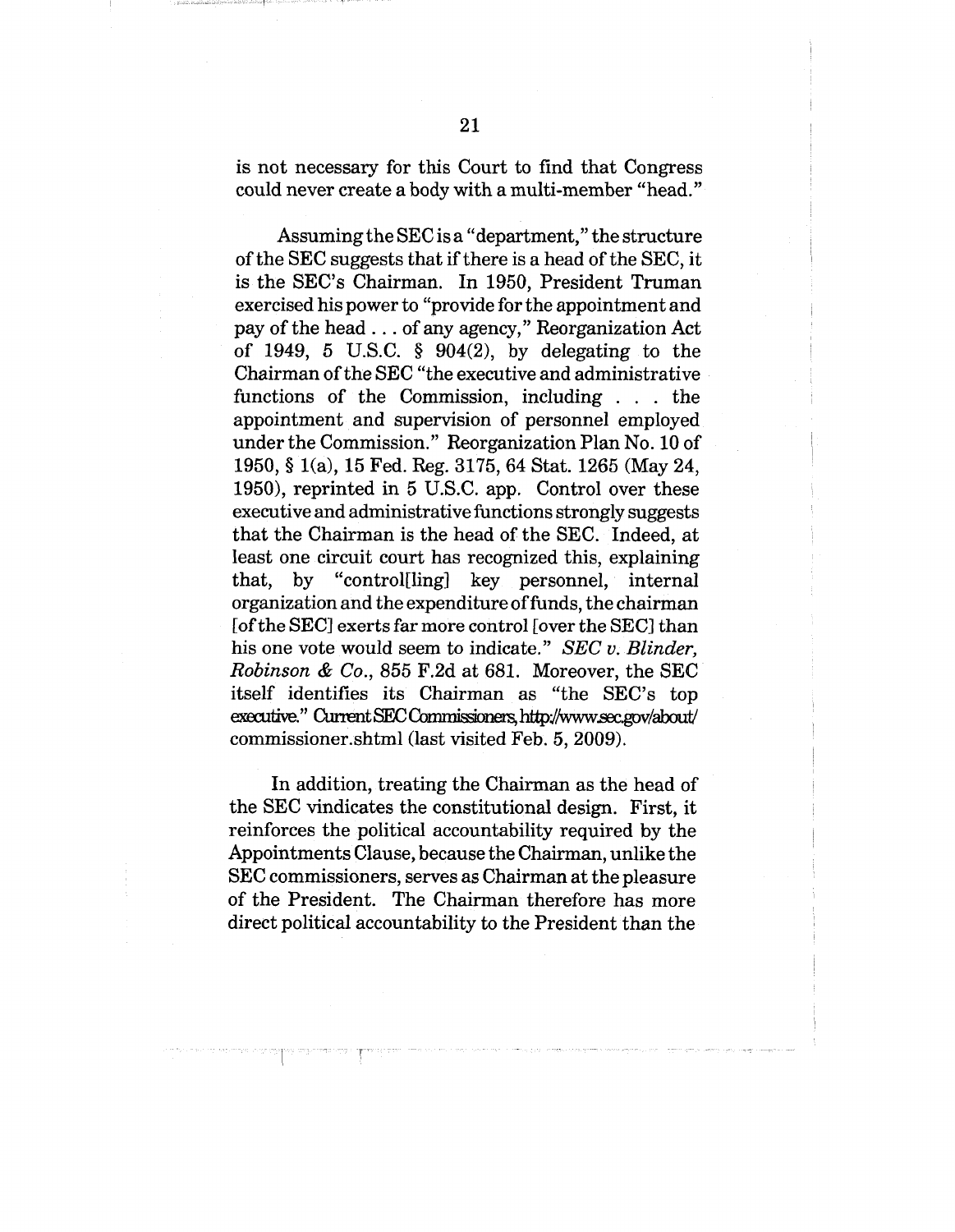other SEC commissioners or the five of them as a group. Second (and perhaps more importantly), if the Chairman is not the "head" of the SEC, then his appointment of numerous SEC officials - such as the Directors of the SEC's four main divisions and the agency's General Counsel - is constitutionally questionable. Each of these individuals appears to be an inferior officer because each performs functions vital to the SEC's mandate. See, e.g., 17 C.F.R. §§ 200.18, .19a $b, .20b, .21.$  And each was appointed by the Chairman alone. *See* Reorganization Plan No. 10 of 1950, § l(a). If the Chairman is not the "head" of the SEC, then these officers were not appointed by the "Head of a Department" in accordance with the Excepting Clause - thus casting doubt on the legitimacy of their enforcement actions. The Court should grant review to consider these difficult questions concerning the distribution of the appointment power.

### **III. THE STRUCTURAL PROTECTIONS A'r ISSUE ARE DESIGNED TO SAFEGUARD INDIVIDUAL LIBERTY**

Congress's attempt to isolate the PCAOB from accountability to the President encroaches upon the powers to appoint, control, and remove federal officers that the Constitution vests in the Executive. In so doing, it implicates structural principles that protect the liberty of the people. *See Metropolitan Washington* Airports Authority v. Citizens for the Abatement of *AircraflNoise, Inc.,* 501 U.S. 252,272 (1991) (explaining that the Constitution structural principles "protect the liberty and security of the governed"). As Justice Kennedy has explained, this Court must vindicate these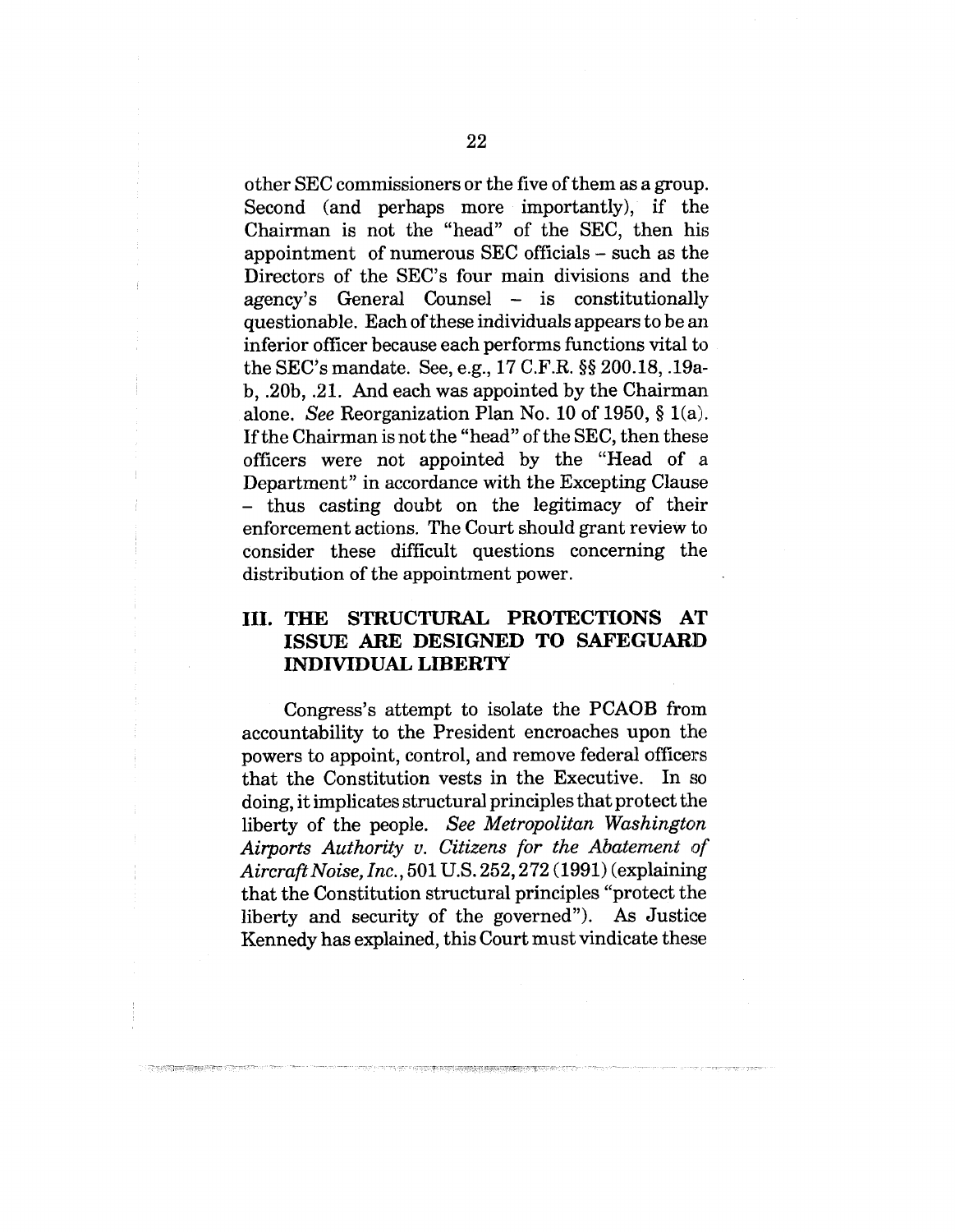principles, "even when . . no immediate threat to liberty is apparent. When structure fails, liberty is always in peril." *Pub. Citizen v. United States Dep't of Justice,* 491 U.S. 440, 468 (1989) (Kennedy, J. concurring).

Accordingly, in order to protect individual liberty, the Court will invalidate actions by government officers if those officers are not appointed in conformance with the clause. For example, the propriety of the Tax Court's appointment of a Special Trial Judge in *Freytag* went to the "validity of the Tax Court proceeding" that was the basis for suit. 501 U.S. at 880. Similarly, criminal convictions can be reversed if the officers adjudicating the prosecution are not appointed in compliance with the clause. Indeed, in *Ryder v. United States,* 515 U.S. 177 (1995), this Court held that a serviceman court-martialed and sentenced to five years' imprisonment for drug offenses had the right to challenge his conviction on the basis of a constitutionally improper appointment to the military judges' panel.

Improper appointment and lack of Presidential control over the PCAOB is especially problematic because its powers reach to the core of individual liberty. The PCAOB has broad powers to define criminal acts, *see* 15 U.S.C. §§ 78u, 7202(b), and to enforce violations of its rules,  $15$  U.S.C. §  $7215(c)(4)$ . Penalties for violating PCAOB rules include criminal sanctions of up to 20 years imprisonment and fines of up to \$15 million. 15 U.S.C. §§ 78ff(a), 7215(c)(4)(D).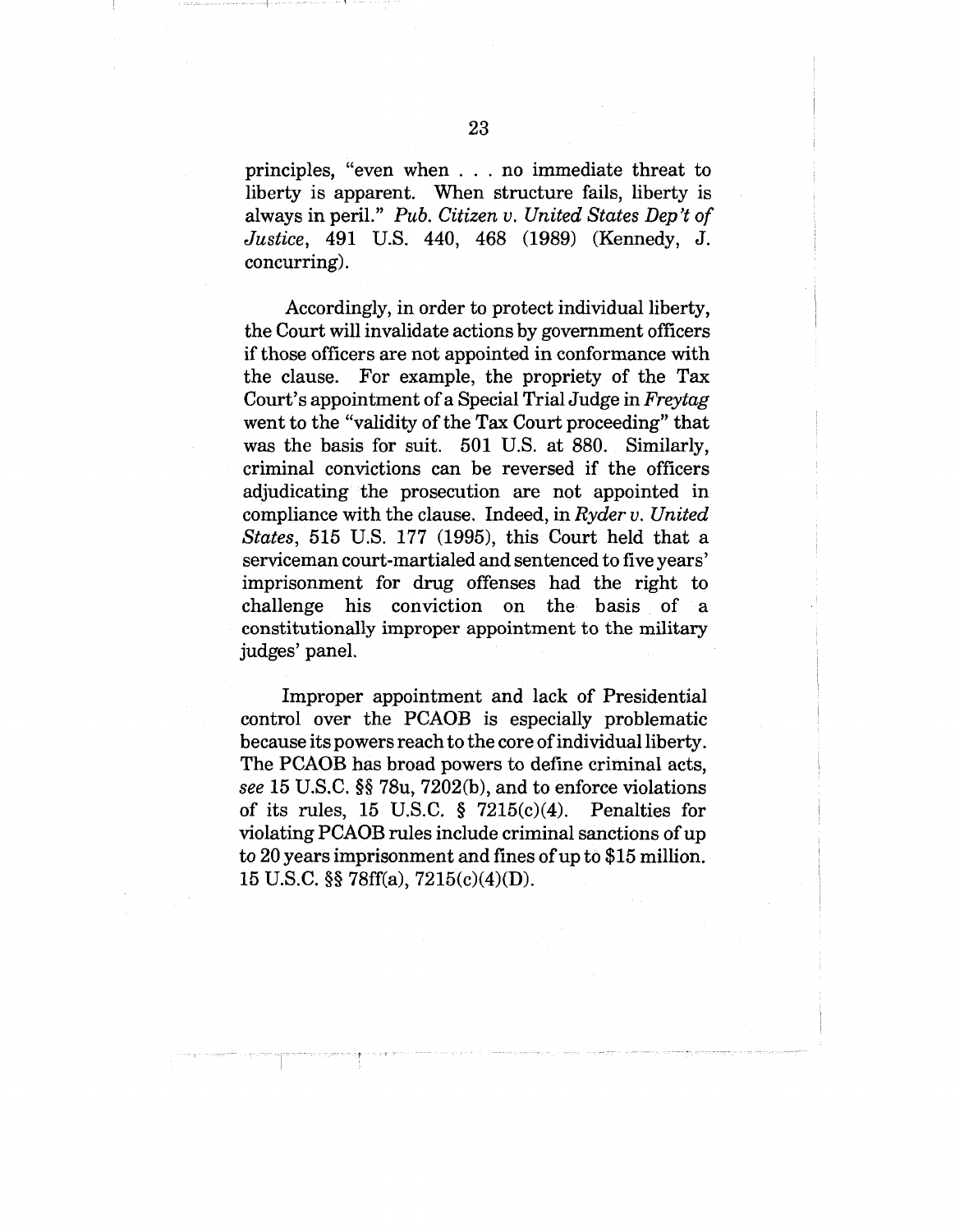Moreover, the Board's powers reach broadly throughout the nation. They fall upon the nation's. public companies and accountants and, through them, the entire population, which depends on them for jobs,. investment, and the goods and services that keep the nation going. The PCAOB's decisions affect "all accountants and everybody everyone they work for, which directly or indirectly is every breathing person in the country." 148 Cong. Rec. at  $S6334$ .<sup>5</sup> Because the Board's reach is so broad, and its powers run so deep, it is of vital importance that its members be appointed in conformity with the Constitution. The people of our nation are entitled, under the Constitution's structural protections, to hold accountable officers exercising significant power over the lives of individual citizens and companies and over the whole of the nation's economy.

Importantly, because these questions of Executive; appointment and removal power implicate the individual liberty of the people, the Executive Branch's support of the mechanisms for the appointment and removal of PCAOB members cannot save them. As

s Unchecked by political will, the PCAOB has run amuk among the accounting industry and our nation's public companies. *See* Bob Merritt, *The Sarbanes-Oxley Act: A Personal View,* Washington Legal Foundation Legal Opinion Letter, Vol. 15, No. 21 (Oct. 21, 2005) ("This under-supervised and overzealous group of bean counters [the PCAOB] has generated countless regulations and has taken a gun-and-badge attitude toward public company managements, their financial executives, and their auditors."). Notably, the burdens of Sarbanes-Oxley and the PCAOB fall disproportionately on small businesses. See John Berlau,, June 7, 2007, *SOXing it to the Little Guy: How Sarbanes-Oxley Hurts Small Investors and Entrepreneurs,* June 7, 2007, *available at* www. cei.org/pdf/5954.pdf.